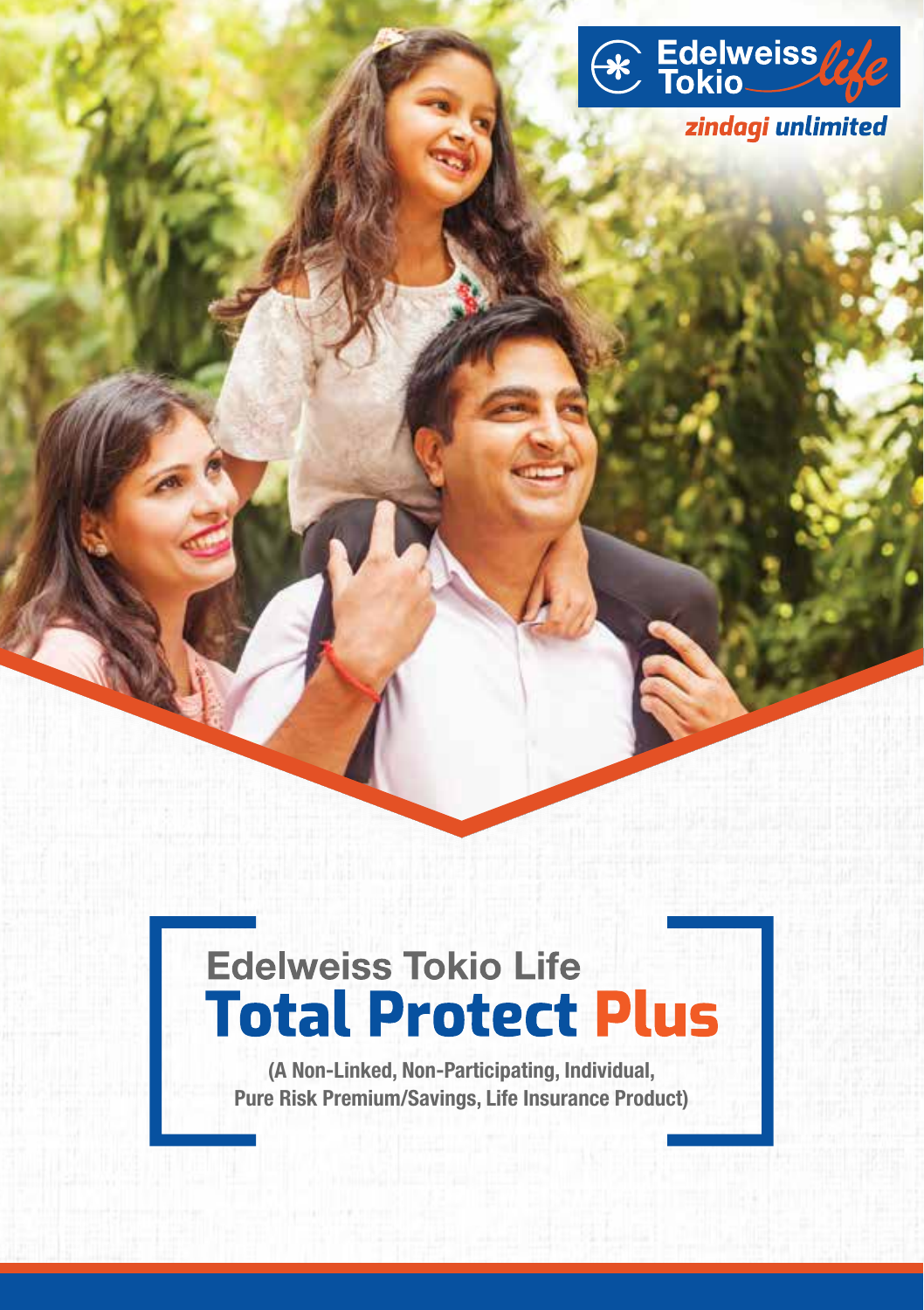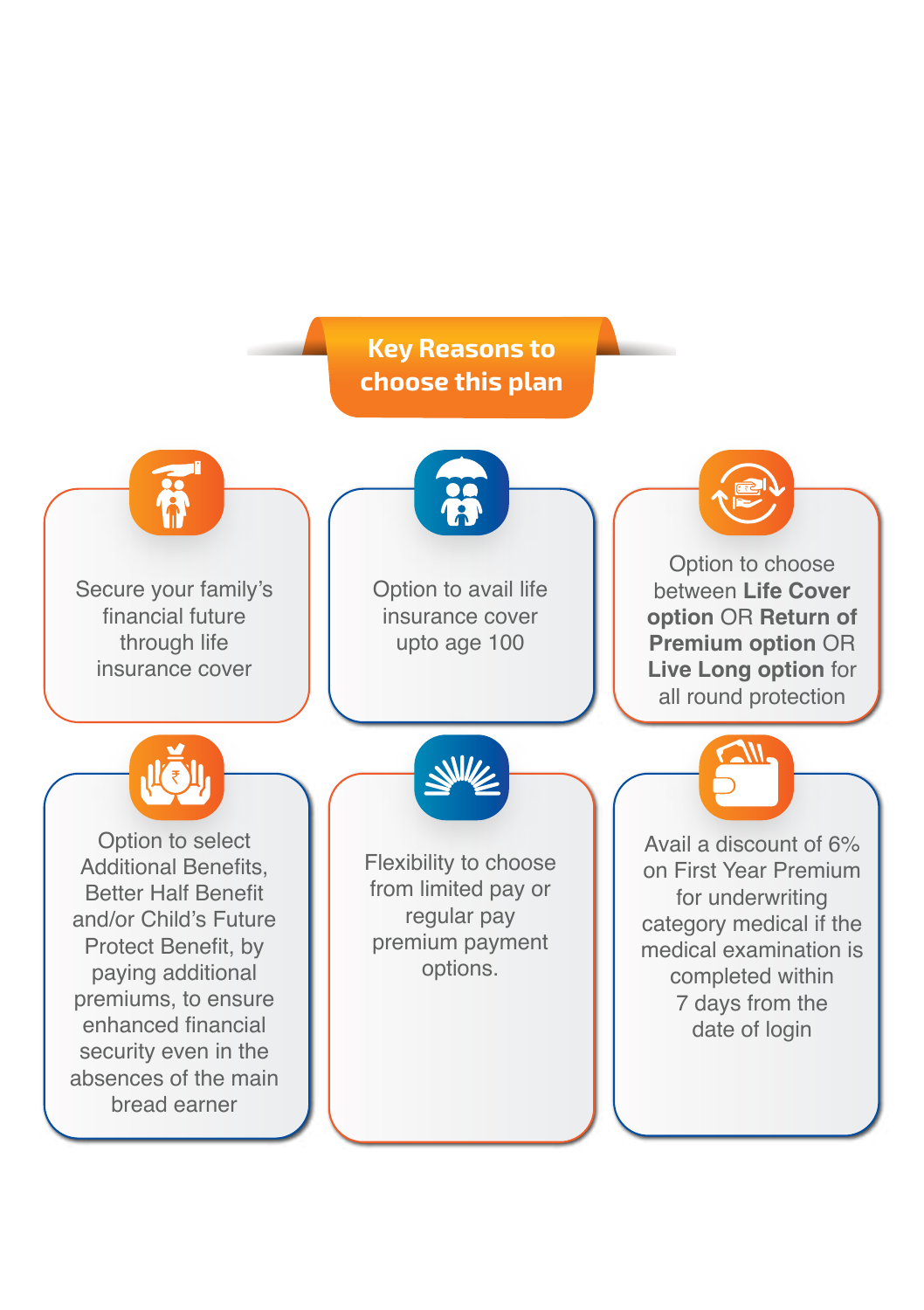#### **Why Edelweiss Tokio Life Insurance?**

At Edelweiss Tokio Life Insurance, we realize that your needs are more important than anything else. That's why it is our constant aim to understand your needs first before offering any advice or an insurance solution. Your life insurance needs, based on your priorities, are first understood, then evaluated against your future goals so that we are able to ensure that we can offer you the best solution suited to your life insurance needs. We offer a wide range of life insurance solutions ranging from pure term plan, savings cum insurance plan, retirement plans as well as critical illness plans.

#### **Why a term insurance plan?**

While every increase in your income leads to an enhanced lifestyle for your family, it is important that the financial support you provide to your family is secured in case of an unfortunate event. A term insurance plan ensures that in a scenario where the bread winner is no more, his/her dependants are provided necessary income required to maintain their lifestyle.

#### **Why Edelweiss Tokio Life – Total Protect Plus?**

Edelweiss Tokio Life – Total Protect Plus is a life insurance plan designed to provide protection to you and your family. It gives your life an all-round protection with the multiple benefits offered to take care of your ever-changing responsibilities as well as increased cost of living. It also ensures that the family remains well protected even if the main bread earner of the family isn't around.

#### **How does this plan work?**

- **Step 1**: Choose a Plan Option -Life Cover option **OR** Return of Premium option **OR** Live Long option
- **Step 2:** Choose the Base Sum Assured, Policy Term, Premium Paying Term and Premium Paying Frequency
- **Step 3**: Choose underwriting status as medical or non-medical. The premium rates vary based on the underwriting status opted.
- **Step 4**: Choose Additional Benefits Better Half Benefit and/or Child's Future Protect Benefit. Additional premium will be payable for each Additional Benefit chosen.
- **Step 5**: Choose death benefit payment mode options as 'Lumpsum' or 'Monthly Income' or 'Lumpsum plus Monthly Income'.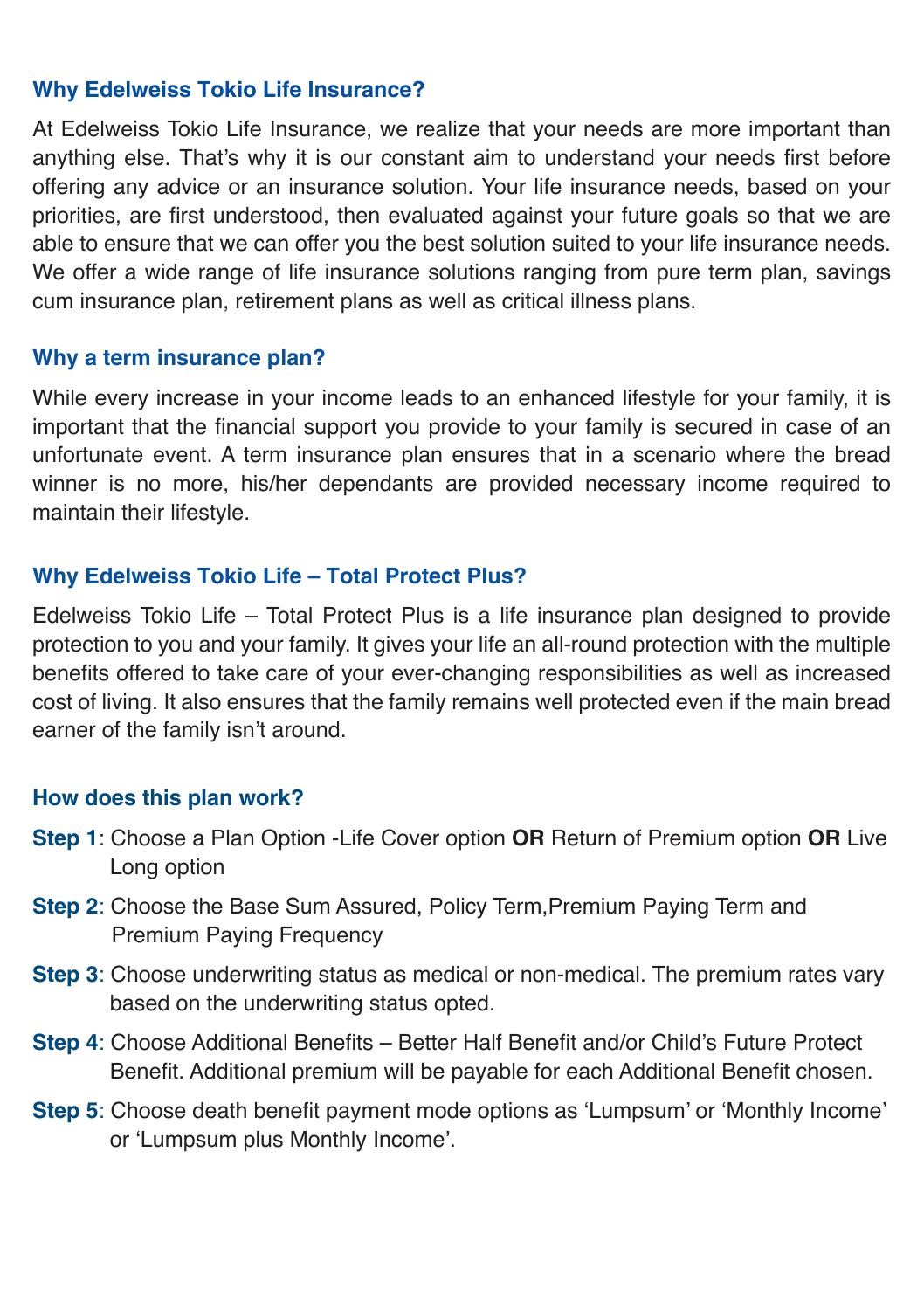# **Plan at a glance**

| <b>Plan option</b>                                            | <b>Life Cover</b><br>option                                                                       | <b>Return of</b><br><b>Premium option</b>                                                                                      | <b>Live Long</b><br>option |  |  |  |
|---------------------------------------------------------------|---------------------------------------------------------------------------------------------------|--------------------------------------------------------------------------------------------------------------------------------|----------------------------|--|--|--|
| Min age<br>at entry                                           | 18 years                                                                                          |                                                                                                                                |                            |  |  |  |
| Max age<br>at entry                                           | PPT - 5/7/10/15/20:<br>65 years<br>PPT- Regular Pay<br>$(RP)$ : 55 years                          | Income Pay-out<br>Commencement age<br>60:50 years<br>Income Pay-out<br>Commencement age<br>65: 55 years                        |                            |  |  |  |
|                                                               | as mentioned above                                                                                | For underwriting status non-medical, the maximum entry age is 55 or                                                            |                            |  |  |  |
| <b>Min age</b><br>at maturity                                 | 28 years                                                                                          | Income Pay-out<br>Commencement age<br>60:70 years<br>Income Pay-out<br>Commencement age<br>65:75 years                         |                            |  |  |  |
| <b>Max age</b><br>at maturity                                 | 100 years                                                                                         |                                                                                                                                |                            |  |  |  |
| <b>Min Policy</b><br><b>Term</b><br>(in years)                | 5 pay, 7 pay & Regular Pay: 10<br>10 Pay: 15, 15 pay: 20<br>20 Pay: 25                            | 5 Pay, 7 Pay, 10<br>Pay & 15 Pay: 20<br>20 Pay: 25                                                                             |                            |  |  |  |
| <b>Max Policy</b><br><b>Term</b><br>(in years)                |                                                                                                   | 100 years less age at entry                                                                                                    |                            |  |  |  |
| <b>Premium</b><br>paying term<br>(in years)                   |                                                                                                   | Regular Pay (RP): Same as Policy term<br>Limited Pay (LP): 5/7/10/15/20<br>Regular Pay is not available under Live Long option |                            |  |  |  |
| <b>Min Base</b><br>Sum assured <sup>®</sup><br>$(in \bar{z})$ | 25,00,000                                                                                         | 10,00,000                                                                                                                      | 25,00,000                  |  |  |  |
| <b>Max Base</b><br>Sum Assured<br>$(in \bar{z})$              | No Limit, Subject to board approved underwriting policy                                           |                                                                                                                                |                            |  |  |  |
| <b>Min Premium</b><br>$(in \bar{z})$                          | For all plan options<br>Annual - 3,000, Semi-Annual - 2000<br>Quarterly $-1,250$ , Monthly $-300$ |                                                                                                                                |                            |  |  |  |
| <b>Max Premium</b><br>$(in \bar{z})$                          | No Limit, Subject to board approved underwriting policy                                           |                                                                                                                                |                            |  |  |  |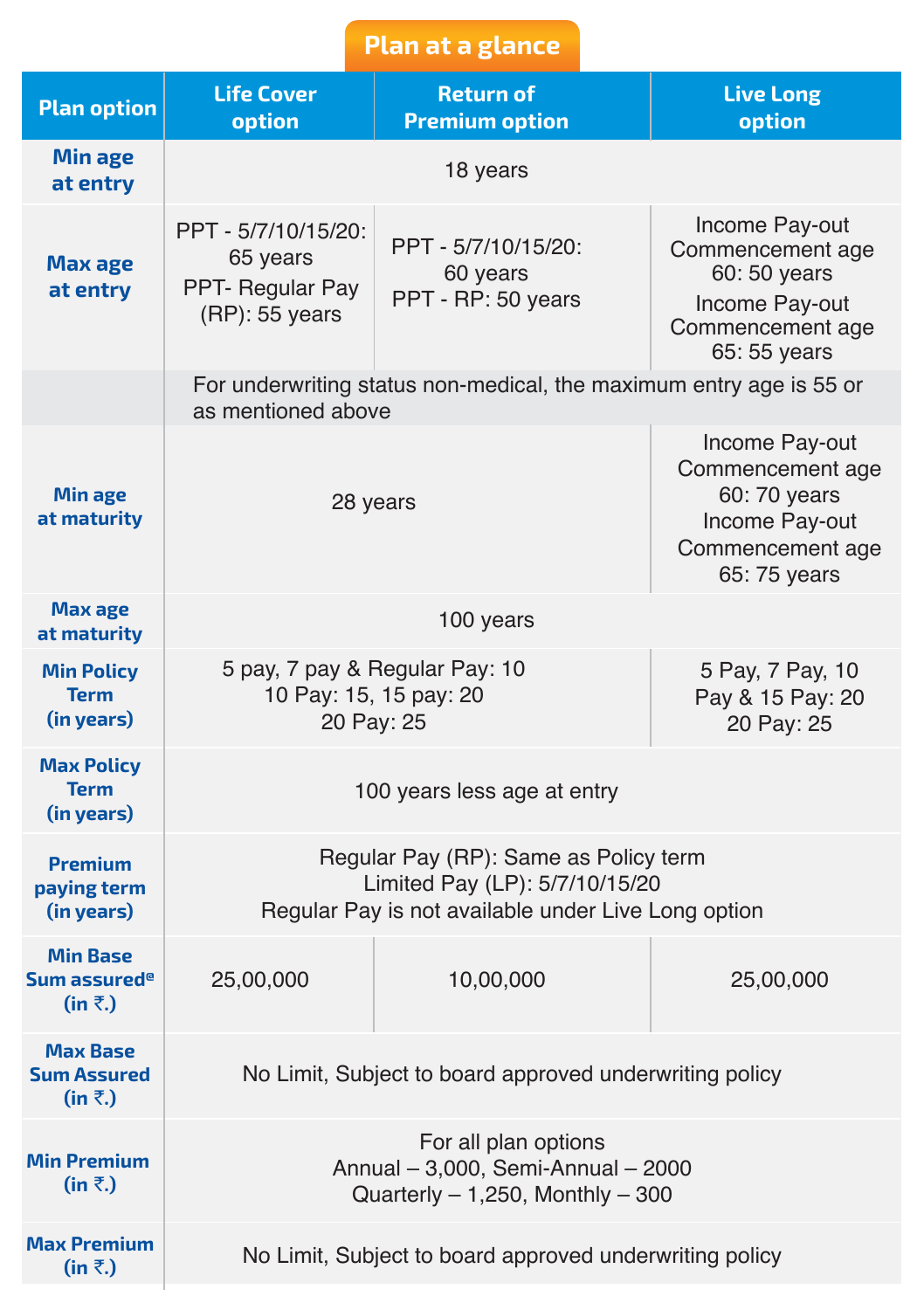Age mentioned in this document is age last birthday.

The product has explicit minimum premium as well as minimum sum assured criteria and a policy will be issued subject to meeting both criteria

Base Sum Assured (Sum Assured on Life Insured before Additional Benefit) should be in multiple of '000.

@Better Half Benefit is available if the Base Sum Assured chosen is `50,00,000 or more.

Premium will vary depending on the plan option and additional benefit opted. This product is available online as well.

**Plan Options: At inception, you can choose from any one of the three plan options as detailed below.**

**Life Cover option:** Under this Plan Option, in case of death of the Life Insured during the policy term while the policy is in-force, Death Benefit is payable, and the policy will terminate. In case of survival till the end of the policy term, the policy will terminate without any further benefit

**Return of Premium option:** Under this Plan Option, in case of death of the Life Insured during the policy term while the policy is in-force, Death Benefit is payable, and the policy will terminate. In case of survival till the end of the policy term, Sum Assured on Maturity will be payable to the Policyholder and policy will terminate without any further benefit.

Sum Assured on Maturity is defined in the Maturity section below.

Let us understand this option better with an example.

Rishabh, aged 35 years, has opted for a policy term of 15 years, Premium Paying Term of 5 years, underwriting status as medical. The base sum assured chosen is  $\bar{z}$ 1cr.

| <b>Policy Year</b> | <b>Age Attained</b><br>(last birthday) | <b>Premium</b><br>Amount (₹) | <b>Base Sum</b><br>Assured $(\bar{\bar{z}})$ | <b>Maturity</b><br>Benefit $(\bar{z})$ |
|--------------------|----------------------------------------|------------------------------|----------------------------------------------|----------------------------------------|
| 1                  | 35                                     | ₹44,860                      | ₹1,00,00,000                                 | $\Omega$                               |
| 2                  | 36                                     | ₹44,860                      | ₹1,00,00,000                                 | $\Omega$                               |
| 3                  | 37                                     | ₹44,860                      | ₹1,00,00,000                                 | $\Omega$                               |
| $\overline{4}$     | 38                                     | ₹44,860                      | ₹1,00,00,000                                 | $\overline{0}$                         |
| 5                  | 39                                     | ₹44,860                      | ₹1,00,00,000                                 | $\Omega$                               |
| 6                  | 40                                     | $\Omega$                     | ₹1,00,00,000                                 | $\Omega$                               |
| 7                  | 41                                     | $\Omega$                     | ₹1,00,00,000                                 | $\Omega$                               |
| 8                  | 42                                     | $\mathbf 0$                  | ₹1,00,00,000                                 | $\Omega$                               |
| $\overline{9}$     | 43                                     | $\overline{0}$               | ₹1,00,00,000                                 | $\mathbf 0$                            |
| 10                 | 44                                     | $\mathbf 0$                  | ₹1,00,00,000                                 | $\Omega$                               |
| 11                 | 45                                     | $\Omega$                     | ₹1,00,00,000                                 | $\Omega$                               |
| 12                 | 46                                     | $\overline{0}$               | ₹1,00,00,000                                 | $\Omega$                               |
| 13                 | 47                                     | $\Omega$                     | ₹1,00,00,000                                 | $\Omega$                               |
| 14                 | 48                                     | $\Omega$                     | ₹1,00,00,000                                 | $\Omega$                               |
| 15                 | 49                                     | $\Omega$                     | ₹1,00,00,000                                 | ₹2,24,300                              |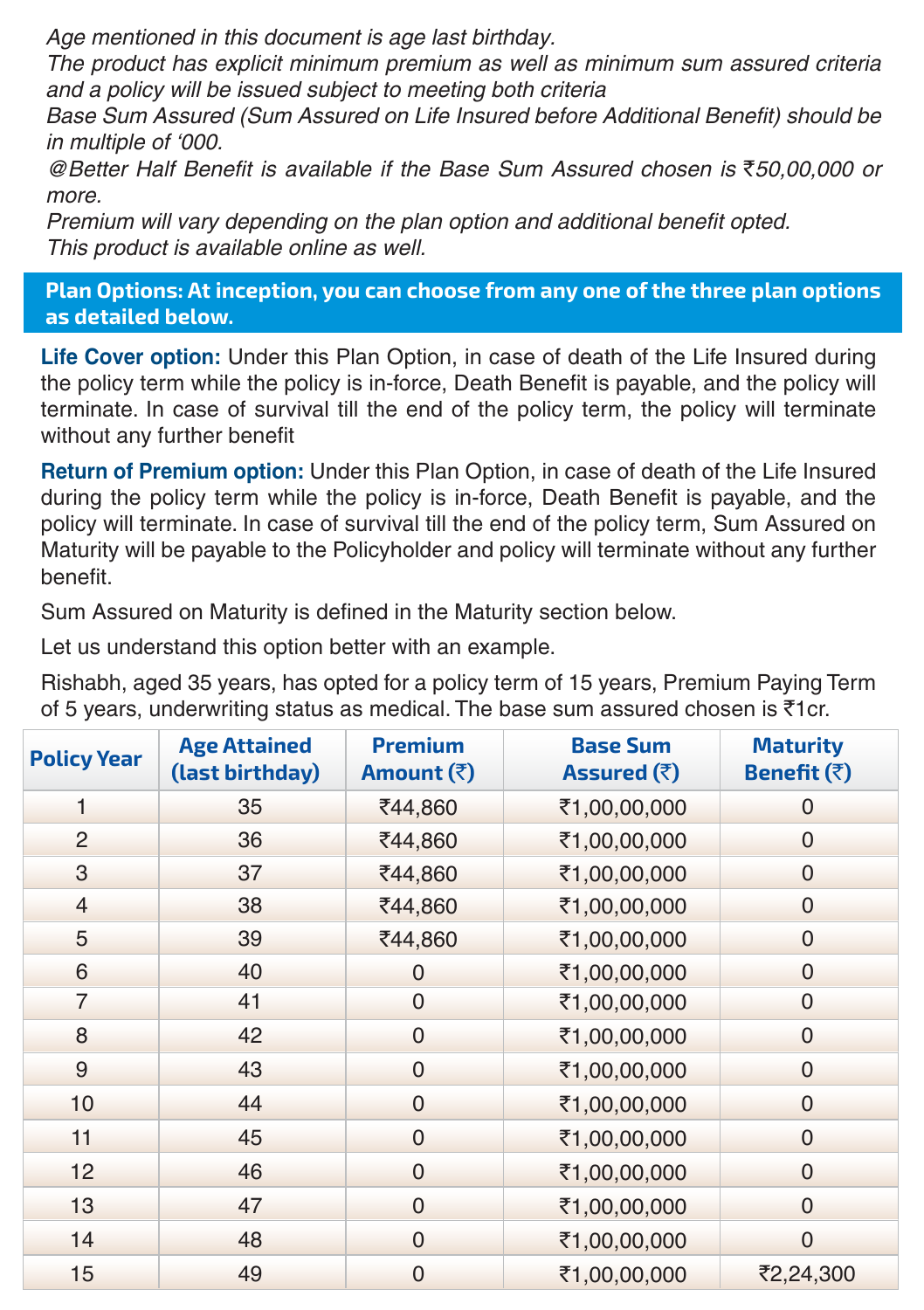- At maturity, Rishabh will receive 100% of Total Premiums Paid less total Additional Premiums paid towards Additional Benefits, if any which is  $\bar{\tau}$ 2,24,300
- Premiums are paid in the beginning of the year and the benefits are payable at the end of the year
- The above example is of a non-smoker, with UW status as medical, sales channel as Individual Insurance Agent.
- The premiums illustrated are excluding any applicable taxes

**Live Long option:** Under this Plan Option, in case death of the Life Insured during the policy term while the policy is in-force, Death Benefit is payable, and the policy will terminate.

This Plan Option also offers Income Pay-outs which commences on attainment of Income Pay-out Commencement age as chosen by You, provided all premiums have been paid and the policy is inforce. At Inception, you have to choose the Income Pay-out Start Age (60 or 65-years), Income Pay-out % options (as mentioned in the table below) and Income Pay-out mode. The Income Pay-outs that will be paid is equal to the Income Pay-out % multiplied by the Base Sum Assured. The Income Pay-out Modes available and the corresponding Income Pay-out % options are provided in the table below:

| <i><u><b>Income</b></u></i><br><b>Pay-out Mode</b> | <b>Income Pay-out</b><br>(Option 1) | <b>Income Pay-out %</b><br>(Option 2) |
|----------------------------------------------------|-------------------------------------|---------------------------------------|
| Monthly                                            | $0.1000\%$                          | $0.0700\%$                            |
| Quarterly                                          | $0.3030\%$                          | $0.2121\%$                            |
| Half-yearly                                        | 0.6120%                             | $0.4284\%$                            |
| Yearly                                             | 1.2480%                             | 0.8736%                               |

The Income Pay-out Commencement Age, Income Pay-out % and Income Pay-out mode has to be chosen at the inception of the Policy. The Policyholder have an option to change the Income Pay-out Mode at any subsequent policy anniversary by submitting a written request to the Company 60 days prior to such Policy anniversary. The Policyholder does not have option to change the Income pay-out % or Income Pay-out Commencement Age during the Policy Term.

The Income Pay-outs will commence from the policy year following the policy anniversary when you have attained the Income Pay-out Commencement Age. Income Pay-outs will be payable in arrears and the frequency of the pay-outs will be as per the Income Pay-out mode chosen. The Income Pay-outs will be continued to be paid till the date of death of the Life Insured or till the Maturity Date, whichever is earlier. In case of survival till the end of the policy term, Sum Assured on Maturity will be payable, and policy will terminate without any further benefit.

Sum Assured on Maturity is defined in the Maturity section below

Let us understand this option better with an example.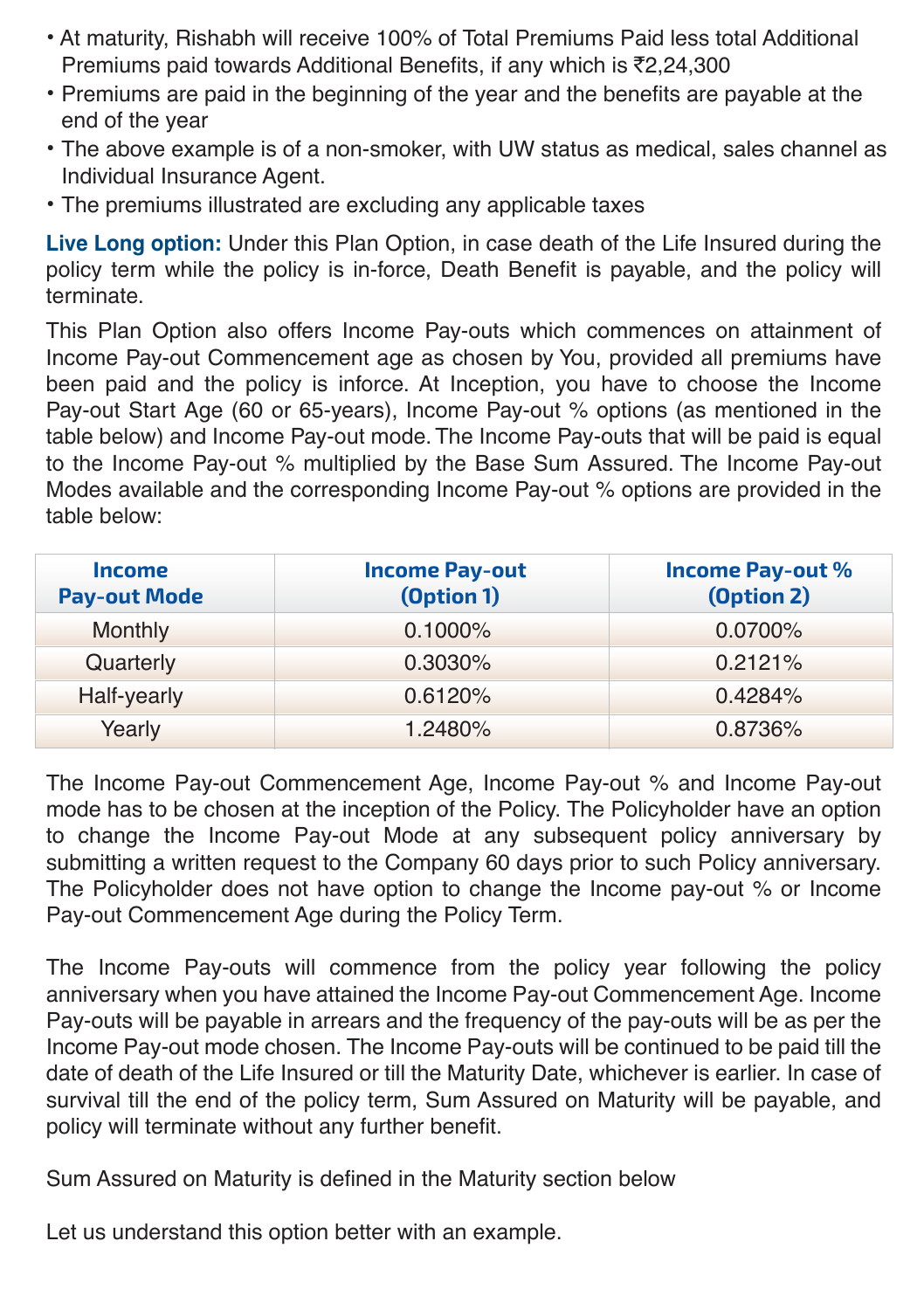Ajay, aged 35 years, has opted for a policy term of 35 years, Premium Paying Term of 5 years. The base sum assured chosen is ₹1 Cr. He has opted for Income Pay-out % as 0.1% per month, Income Pay-out Commencement Age as 60 years, premium paying mode as annual, underwriting status as Medical.

| <b>Policy</b><br><b>Year</b> | <b>Age Attained</b><br>(last birthday) | <b>Premium</b><br>Amount (₹) | <b>Base Sum</b><br>Assured (₹) | <b>Income Pay-outs</b><br>in a Year* $(3)$ | <b>Maturity</b><br>Benefit (₹) |
|------------------------------|----------------------------------------|------------------------------|--------------------------------|--------------------------------------------|--------------------------------|
| 1                            | 35                                     | ₹1,22,958                    | ₹1,00,00,000                   | <b>NA</b>                                  | $\pmb{0}$                      |
| $\overline{c}$               | 36                                     | ₹1,22,958                    | ₹1,00,00,000                   | <b>NA</b>                                  | $\boldsymbol{0}$               |
| $\ensuremath{\mathsf{3}}$    | 37                                     | ₹1,22,958                    | ₹1,00,00,000                   | <b>NA</b>                                  | $\pmb{0}$                      |
| $\overline{4}$               | 38                                     | ₹1,22,958                    | ₹1,00,00,000                   | <b>NA</b>                                  | $\pmb{0}$                      |
| 5                            | 39                                     | ₹1,22,958                    | ₹1,00,00,000                   | <b>NA</b>                                  | $\pmb{0}$                      |
| 6                            | 40                                     | $\mathbf 0$                  | ₹1,00,00,000                   | <b>NA</b>                                  | $\boldsymbol{0}$               |
| $\overline{7}$               | 41                                     | $\mathbf 0$                  | ₹1,00,00,000                   | <b>NA</b>                                  | $\boldsymbol{0}$               |
| 8                            | 42                                     | $\mathbf 0$                  | ₹1,00,00,000                   | <b>NA</b>                                  | $\boldsymbol{0}$               |
| $\overline{9}$               | 43                                     | $\mathbf 0$                  | ₹1,00,00,000                   | <b>NA</b>                                  | $\boldsymbol{0}$               |
| 10                           | 44                                     | $\mathbf 0$                  | ₹1,00,00,000                   | <b>NA</b>                                  | $\boldsymbol{0}$               |
| 11                           | 45                                     | $\mathbf 0$                  | ₹1,00,00,000                   | <b>NA</b>                                  | $\boldsymbol{0}$               |
| 12                           | 46                                     | $\mathsf{O}\xspace$          | ₹1,00,00,000                   | <b>NA</b>                                  | $\pmb{0}$                      |
| 13                           | 47                                     | $\mathbf 0$                  | ₹1,00,00,000                   | <b>NA</b>                                  | $\pmb{0}$                      |
| 14                           | 48                                     | 0                            | ₹1,00,00,000                   | <b>NA</b>                                  | $\pmb{0}$                      |
| 15                           | 49                                     | 0                            | ₹1,00,00,000                   | <b>NA</b>                                  | $\pmb{0}$                      |
| 16                           | 50                                     | 0                            | ₹1,00,00,000                   | <b>NA</b>                                  | $\boldsymbol{0}$               |
| 17                           | 51                                     | 0                            | ₹1,00,00,000                   | <b>NA</b>                                  | $\boldsymbol{0}$               |
| 18                           | 52                                     | 0                            | ₹1,00,00,000                   | <b>NA</b>                                  | $\boldsymbol{0}$               |
| 19                           | 53                                     | $\boldsymbol{0}$             | ₹1,00,00,000                   | <b>NA</b>                                  | $\boldsymbol{0}$               |
| 20                           | 54                                     | $\mathsf{O}\xspace$          | ₹1,00,00,000                   | <b>NA</b>                                  | $\pmb{0}$                      |
| 21                           | 55                                     | $\mathbf 0$                  | ₹1,00,00,000                   | <b>NA</b>                                  | $\pmb{0}$                      |
| 22                           | 56                                     | $\pmb{0}$                    | ₹1,00,00,000                   | <b>NA</b>                                  | $\pmb{0}$                      |
| 23                           | 57                                     | $\mathsf{O}\xspace$          | ₹1,00,00,000                   | <b>NA</b>                                  | $\pmb{0}$                      |
| 24                           | 58                                     | $\mathsf{O}\xspace$          | ₹1,00,00,000                   | <b>NA</b>                                  | $\boldsymbol{0}$               |
| 25                           | 59                                     | $\boldsymbol{0}$             | ₹1,00,00,000                   | <b>NA</b>                                  | $\boldsymbol{0}$               |
| 26                           | 60                                     | $\mathsf{O}\xspace$          | ₹98,80,000                     | ₹1,20,000                                  | $\boldsymbol{0}$               |
| 27                           | 61                                     | $\mathsf{O}\xspace$          | ₹97,60,000                     | ₹1,20,000                                  | 0                              |
| 28                           | 62                                     | $\mathsf{O}\xspace$          | ₹96,40,000                     | ₹1,20,000                                  | $\boldsymbol{0}$               |
| 29                           | 63                                     | $\mathsf{O}\xspace$          | ₹95,20,000                     | ₹1,20,000                                  | $\boldsymbol{0}$               |
| 30                           | 64                                     | $\pmb{0}$                    | ₹94,00,000                     | ₹1,20,000                                  | $\boldsymbol{0}$               |
| 31                           | 65                                     | $\mathsf{O}\xspace$          | ₹92,80,000                     | ₹1,20,000                                  | $\boldsymbol{0}$               |
| 32                           | 66                                     | $\mathsf{O}\xspace$          | ₹91,60,000                     | ₹1,20,000                                  | $\boldsymbol{0}$               |
| 33                           | 67                                     | $\mathsf{O}\xspace$          | ₹90,40,000                     | ₹1,20,000                                  | $\boldsymbol{0}$               |
| 34                           | 68                                     | $\mathsf{O}\xspace$          | ₹89,20,000                     | ₹1,20,000                                  | $\pmb{0}$                      |
| 35                           | 69                                     | $\mathsf{O}\xspace$          | ₹88,00,000                     | ₹1,20,000                                  | $0**$                          |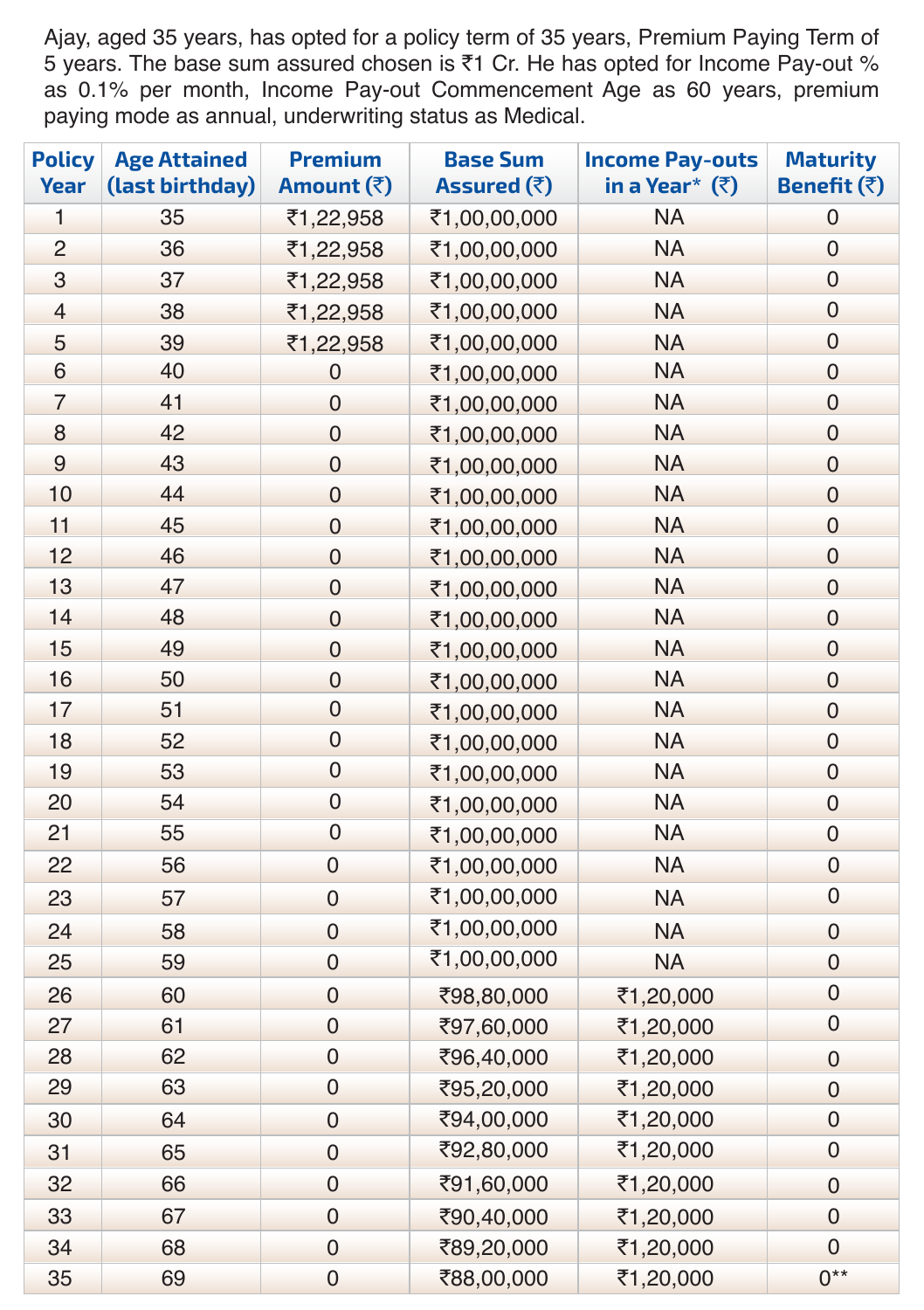- \*In the above example, the monthly Income Pay-out Rs. 10,000 is payable in arrears. The Income Pay-outs in a year is simple sum of the Income Pay-outs payable as per the chosen mode.
- \*\* Since the Total Income Pay-outs paid out till maturity date is more than 100% of Total Premiums Paid, the Sum Assured on Maturity is 0
- Premiums are paid in the beginning of the year and the benefits are payable at the end of the year
- The above example is of a non-smoker, with UW status as medical, sales channel as Individual Insurance Agent.
- The premiums illustrated are excluding any applicable taxes

#### **Additional Benefits: In addition to the Plan Options, you can choose to add the Additional Benefits as described in detail below. These benefits can be chosen at inception only and will be subject to board approved underwriting policy.**

**Child's Future Protect Benefit:** Under this Additional Benefit, you have an option to increase your life cover by choosing an Additional Sum Assured (10% to 100% of Base Sum Assured, in multiples of 10%). This option has to be selected only at the inception of the policy and only if you have a child between age 0 year to 18 years (age last birthday). The additional life cover under Child's Future Protect Benefit will be available only during the Child Coverage Term, which is equal to '25 minus Child's Age (age last birthday) at the inception of the Policy'. For example, if the Child's Age at the inception of the Policy is 10 year (age last birthday) and the Policy Term under the Plan Option is 40 years, the Child Coverage Term will be 15 years.

This Additional Benefit can be opted subject to meeting the following criteria:

- The maximum entry age of the Life Insured is 50 years (age last birthday)
- The Child Coverage Term should be at least 10 year lower than the Policy Term

In case the Child Coverage Term is lower than the Premium Payment Term of the base Plan Option, premiums towards Child's Future Protect Benefit will be payable only till end of child coverage term. In such cases, after the Child Coverage Term has expired, the premium towards base Plan Option and other Additional Benefit, if opted will continue for remaining Premium Payment Term.

In case death of the Life Insured during the Child Coverage Term, the Death Benefit which includes Additional Sum Assured towards Child's Future Protect Benefit, will be payable and the policy will terminate without any further benefit

This benefit can be availed by paying an additional premium which will be based on the additional sum assured chosen at inception, Child Coverage Term, Premium Paying Term and Premium Payment Frequency. Based on these selections, age at entry, gender, tobacco/non-tobacco user status and underwriting status (medical/ non-medical) the additional premium will be determined.

Once selected you cannot opt out of this Additional Benefit at any time during the remaining Child Coverage Term. In case of unfortunate death of the child during the Child Benefit Coverage Term, the additional life cover towards Child's Future Protect Benefit will continue for the remaining Child Coverage Term as determined at inception of the policy.

Lets understand this with an example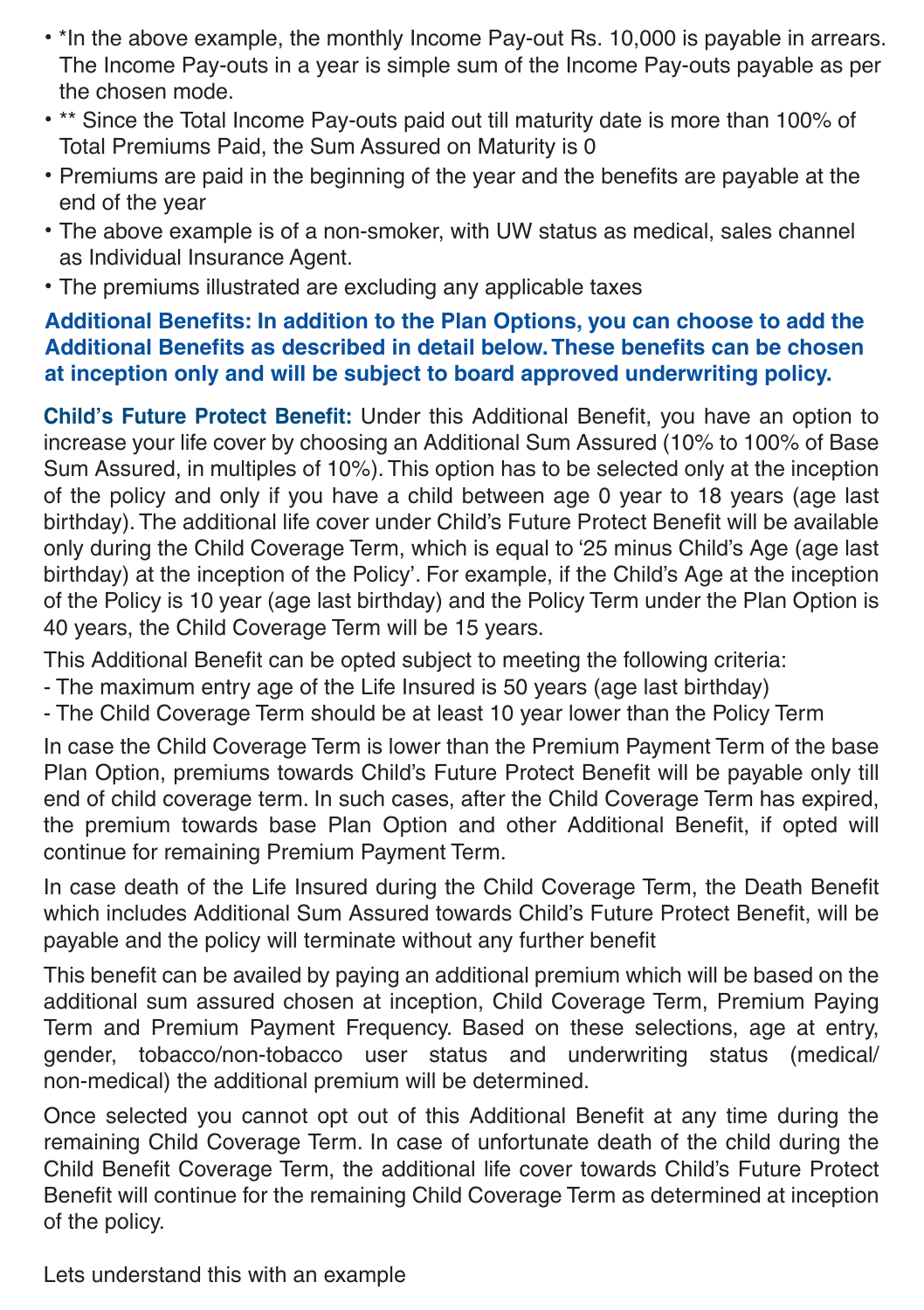Rishabh, aged 35 years, has opted for a policy term of 25 years, Premium Paying Term of 5 years, underwriting status as medical. The base sum assured chosen is  $\bar{z}1$  Cr. He has opted for Life Cover option, along with Child's Future Protect Benefit. The age of his child is 10 years, the Child Coverage term will be 15 years. The additional sum assured towards Child's Future Benefit chosen is 50% of Base Sum Assured

| <b>Policy</b><br>Year | <b>Age of the</b><br>parent<br>(last birthday) | Age of<br>the child<br>(last birthday) | <b>Premium</b><br>Amount (₹) | <b>Base Sum</b><br>Assured $(\bar{\tau})$ | <b>Child's Future</b><br><b>Protect Benefit</b><br>Sum Assured (₹) |
|-----------------------|------------------------------------------------|----------------------------------------|------------------------------|-------------------------------------------|--------------------------------------------------------------------|
| $\mathbf{1}$          | 35                                             | 10                                     | ₹41,730                      | ₹1,00,00,000                              | ₹50,00,000                                                         |
| $\overline{2}$        | 36                                             | 11                                     | ₹41,730                      | ₹1,00,00,000                              | ₹50,00,000                                                         |
| 3                     | 37                                             | 12                                     | ₹41,730                      | ₹1,00,00,000                              | ₹50,00,000                                                         |
| $\overline{4}$        | 38                                             | 13                                     | ₹41,730                      | ₹1,00,00,000                              | ₹50,00,000                                                         |
| 5                     | 39                                             | 14                                     | ₹41,730                      | ₹1,00,00,000                              | ₹50,00,000                                                         |
| 6                     | 40                                             | 15                                     | $\mathbf 0$                  | ₹1,00,00,000                              | ₹50,00,000                                                         |
| 7                     | 41                                             | 16                                     | $\Omega$                     | ₹1,00,00,000                              | ₹50,00,000                                                         |
| 8                     | 42                                             | 17                                     | 0                            | ₹1,00,00,000                              | ₹50,00,000                                                         |
| 9                     | 43                                             | 18                                     | $\mathbf 0$                  | ₹1,00,00,000                              | ₹50,00,000                                                         |
| 10                    | 44                                             | 19                                     | 0                            | ₹1,00,00,000                              | ₹50,00,000                                                         |
| 11                    | 45                                             | 20                                     | 0                            | ₹1,00,00,000                              | ₹50,00,000                                                         |
| 12                    | 46                                             | 21                                     | $\Omega$                     | ₹1,00,00,000                              | ₹50,00,000                                                         |
| 13                    | 47                                             | 22                                     | 0                            | ₹1,00,00,000                              | ₹50,00,000                                                         |
| 14                    | 48                                             | 23                                     | 0                            | ₹1,00,00,000                              | ₹50,00,000                                                         |
| 15                    | 49                                             | 24                                     | $\overline{0}$               | ₹1,00,00,000                              | ₹50,00,000                                                         |
| 16                    | 50                                             | 25                                     | 0                            | ₹1,00,00,000                              | <b>NA</b>                                                          |
| 17                    | 51                                             | 26                                     | 0                            | ₹1,00,00,000                              | <b>NA</b>                                                          |
| 18                    | 52                                             | 27                                     | $\overline{0}$               | ₹1,00,00,000                              | <b>NA</b>                                                          |
| 19                    | 53                                             | 28                                     | $\Omega$                     | ₹1,00,00,000                              | <b>NA</b>                                                          |
| 20                    | 54                                             | 29                                     | 0                            | ₹1,00,00,000                              | <b>NA</b>                                                          |
| 21                    | 55                                             | 30                                     | 0                            | ₹1,00,00,000                              | <b>NA</b>                                                          |
| 22                    | 56                                             | 31                                     | $\overline{0}$               | ₹1,00,00,000                              | <b>NA</b>                                                          |
| 23                    | 57                                             | 32                                     | 0                            | ₹1,00,00,000                              | <b>NA</b>                                                          |
| 24                    | 58                                             | 33                                     | 0                            | ₹1,00,00,000                              | <b>NA</b>                                                          |
| 25                    | 59                                             | 34                                     | $\mathbf 0$                  | ₹1,00,00,000                              | <b>NA</b>                                                          |

• In the above example, the Child's Future Protect Benefit Sum Assured will be applicable till the child turns 25 years of age

• The policy will continue with the Base Sum Assured once the child is 25 years of age.

• Premiums are paid in the beginning of the year and the benefits are payable at the end of the year

• The above example is of a non-smoker, with UW status as medical, sales channel as Individual Insurance Agent.

• The premiums illustrated are excluding any applicable taxes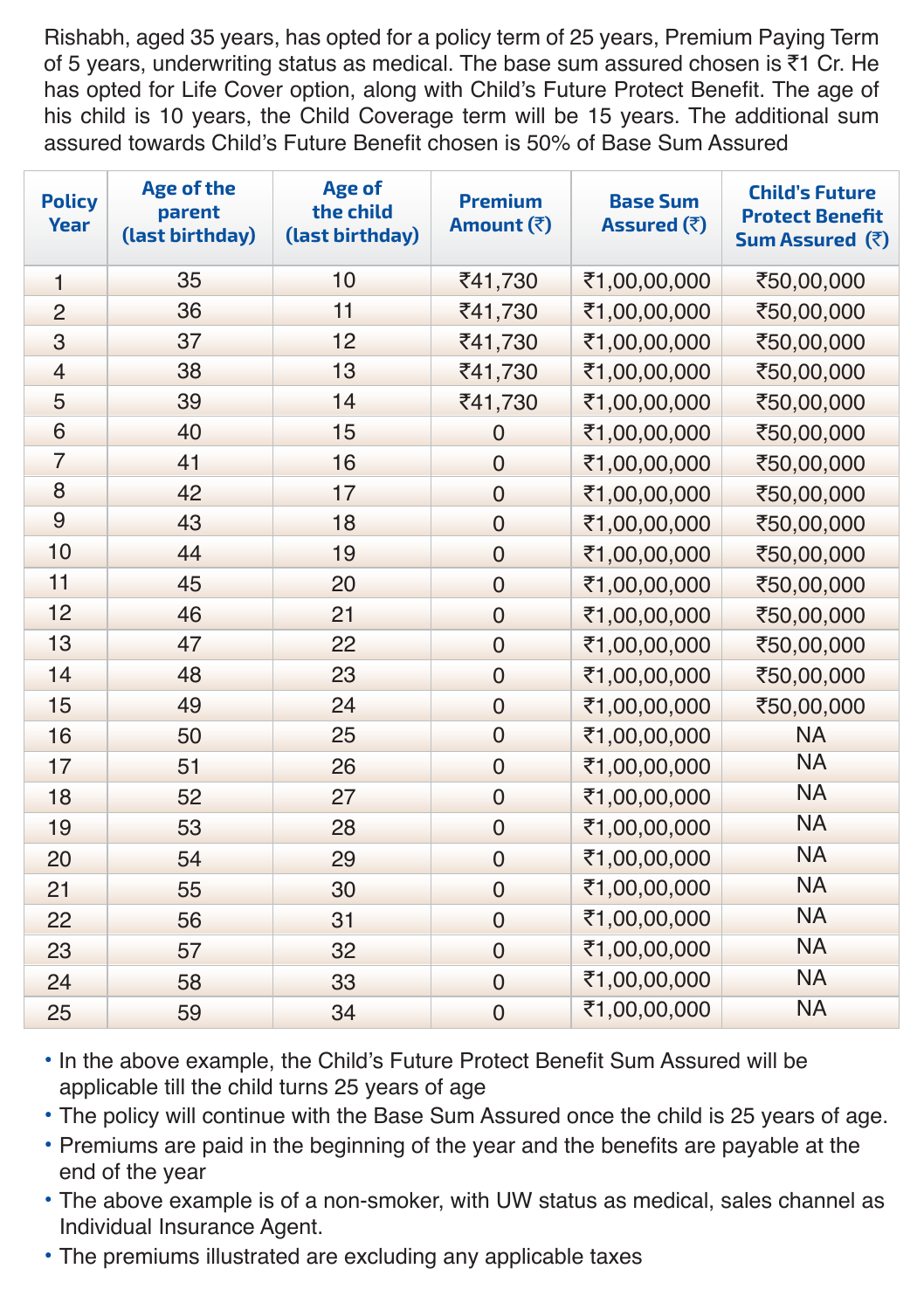**Better Half Benefit:** This Additional Benefit provides cover for the Spouse of the Life insured only after the death of the Life Insured. This benefit gets triggered on the death of the Life Insured. Better Half Benefit can be selected only at the policy inception, if you are married, the Spouse is not elder/younger than you by more than 10 years and provided that the policy is accepted at standard rates at policy issuance. Only one Spouse will be covered under this benefit. This Additional Benefit is available only if the Base Sum Assured is greater than or equal to  $\overline{5}50,00,000$ . The minimum and maximum entry age for Spouse will be 18 years and 65 years (age last birthday) respectively. The coverage term for this Additional Benefit will be equal to lower of the Policy Term or (85 less Entry Age of the Spouse) or (85 less Entry Age of the Life Insured). In case Regular Pay is opted the Additional Premium towards Better Half Benefit will be payable only during the applicable coverage term of the Benefit. In case of death of the Life Insured before the maturity date while the policy is in-force, death benefit is payable. In addition, if your spouse is alive and has not attained age of 75 years, following benefits will be applicable:

- Life cover will commence on the life of your spouse with Better Half Benefit sum assured and will continue for the remaining policy term or till the period your Spouse attains age 85 years (age last birthday) or till the period Life Assured would have attained age 85 years (age last birthday), whichever is lower. 'Better Half Benefit' Sum Assured is 50% of the Base Sum Assured, subject to maximum of ₹1 crore. This benefit will be paid as per the Death Benefit Payment mode selected by you.
- No more future premiums will be required to be paid.

Once selected, you cannot opt out of this benefit. As Better Half Benefit is available on the life of the spouse after your death, if the spouse dies before your death, this benefit will not be available. The 'Better Half Benefit' Sum Assured will be 50% of the Base Sum Assured, subject to maximum of  $\bar{z}$ 1 crore which is chosen at the policy inception and will remain same throughout the coverage term for the Better Half Benefit, irrespective of the Plan Option chosen and other Additional Benefits opted in the policy.

**Exclusions:** This additional benefit will not be payable under the following situations

- # In the event of the occurrence of simultaneous death of the life insured and spouse or death of the spouse arising directly or indirectly due to the same event which caused the death of the life insured.
- After your unfortunate death, in case of death of spouse due to suicide within 12 months from the date of commencement of risk of the policy or the date of revival of the policy, as applicable, the nominee or beneficiary shall be entitled to at least 80% of the total of 'Better Half Benefit' premiums paid till the date of death, provided the policy is in force.
- Better Half Benefit will not be payable if spouse dies before the Life Insured.

Let us understand this benefit better with two examples.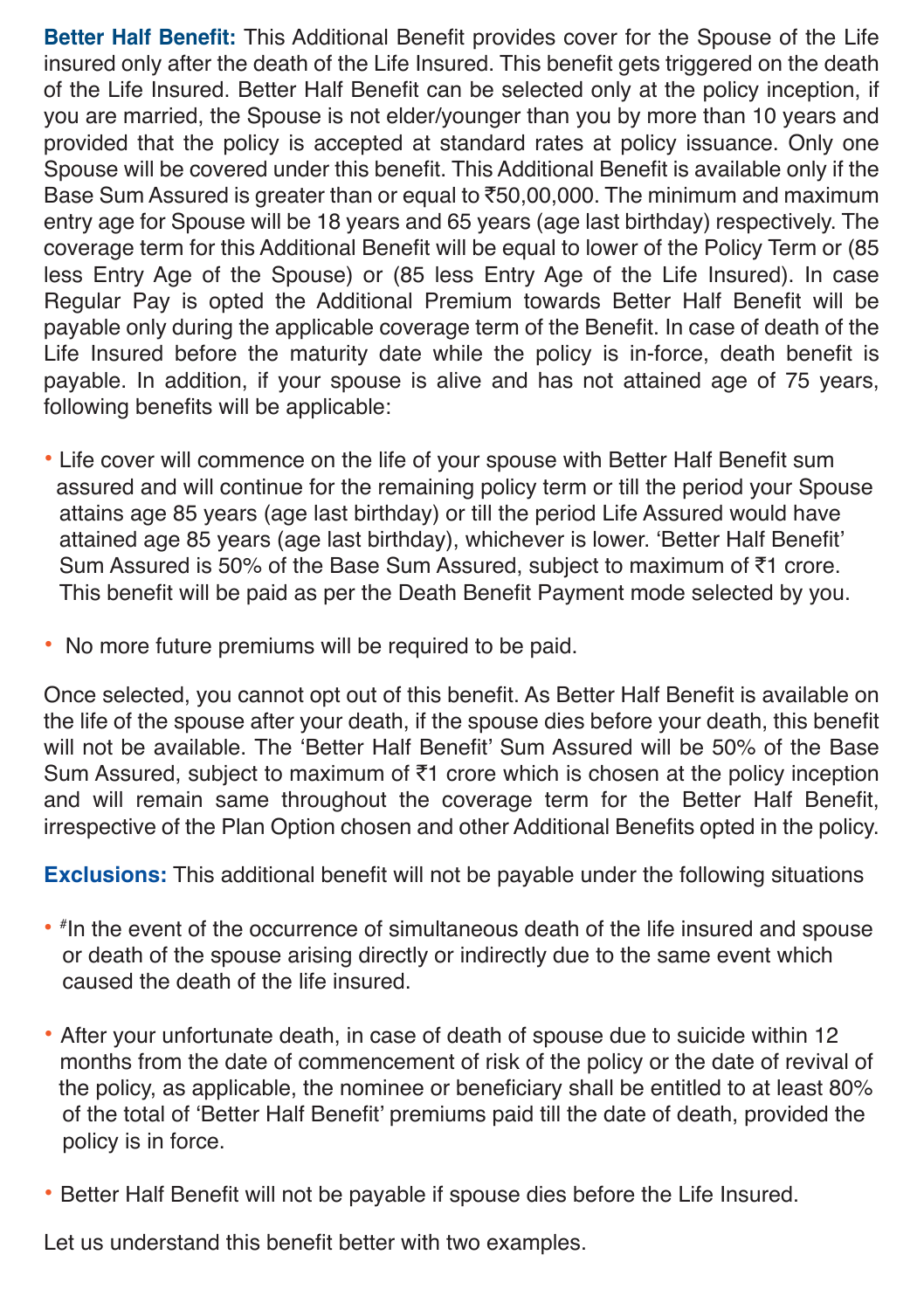Ram, aged 35 years, has opted for a policy term of 15 years with a premium paying term of 5 years, Underwriting status as Medical. The base sum assured chosen is `10,000,000. He has opted for 'Life Cover option' and Better Half Benefit. His Spouse is aged 35 years. The table below shows the benefits payable under this policy.

| <b>Policy</b><br>Year | <b>Premium</b><br>Amount $(\bar{z})$ | <b>Base Sum</b><br>Assured $(\bar{\zeta})$ | <b>Better Half Benefit</b><br><b>Sum Assured</b> |
|-----------------------|--------------------------------------|--------------------------------------------|--------------------------------------------------|
| 1                     | ₹18,380                              | ₹1,00,00,000                               | $\overline{0}$                                   |
| $\overline{2}$        | ₹18,380                              | ₹1,00,00,000                               | $\Omega$                                         |
| 3                     | ₹18,380                              | ₹1,00,00,000                               | $\Omega$                                         |
| $\overline{4}$        | ₹18,380                              | ₹1,00,00,000                               | 10                                               |
| 5                     | $\overline{0}$                       | <b>NA</b>                                  | ₹50,00,000                                       |
| 6                     | $\Omega$                             | <b>NA</b>                                  | ₹50,00,000                                       |
| 7                     | $\overline{0}$                       | <b>NA</b>                                  | ₹50,00,000                                       |
| 8                     | $\Omega$                             | <b>NA</b>                                  | ₹50,00,000                                       |
| 9                     | $\overline{0}$                       | <b>NA</b>                                  | ₹50,00,000                                       |
| 10                    | $\mathbf 0$                          | <b>NA</b>                                  | ₹50,00,000                                       |
| 11                    | $\overline{0}$                       | <b>NA</b>                                  | ₹50,00,000                                       |
| 12                    | $\Omega$                             | <b>NA</b>                                  | ₹50,00,000                                       |
| 13                    | $\overline{0}$                       | <b>NA</b>                                  | ₹50,00,000                                       |
| 14                    | $\Omega$                             | <b>NA</b>                                  | ₹50,00,000                                       |
| 15                    | $\Omega$                             | <b>NA</b>                                  | ₹50,00,000                                       |

- \*In the above example, in case of unfortunate death of Ram in the 4th Policy year, the applicable Sum Assured on Death, which is 1 cr will be paid.
- Post his death, no further premium will be required to be paid. Life cover will commence on the life of the Spouse with Better Half Benefit Sum Assured which is 50 lacs and will continue for the remaining policy term.
- Premiums are paid in the beginning of the year and the benefits are payable at the end of the year
- The above example is of a non-smoker, with UW status as medical, sales channel as Individual Insurance Agent
- The premiums illustrated are excluding any applicable taxes

### **Kindly note (If Better Half Benefit is opted):**

- In case of demise of the Life Insured, the spouse will be required to submit fresh nomination for the Policy.
- In case of demise of the spouse after the demise of the Life Insured and if all the other conditions under Better Half Benefit are met, the claim amount will be payable to the nominee(s) as selected by spouse. In case the spouse fails to submit fresh nomination for the Policy, the Policy proceeds will be payable to the legal heir(s) of the spouse.
- In the event of demise of the Life Insured, the spouse will become the Policyholder of the Policy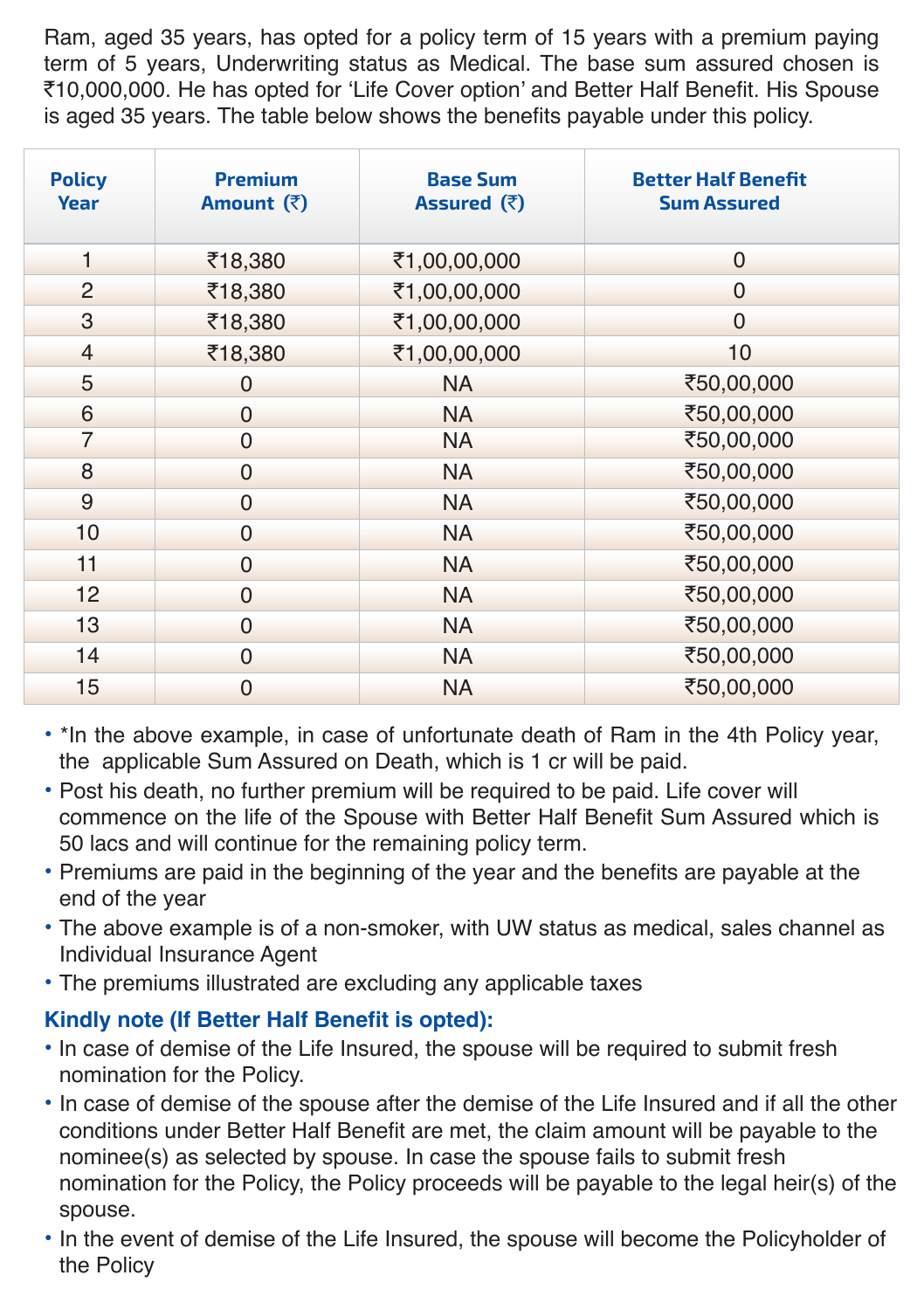# **Sample Premiums**

| Plan<br>Option   | <b>Better</b><br>Half | Child's<br><b>Future</b><br>Protect<br><b>Benefit Benefit</b> | Age<br>(last<br>birthday) | Regular<br>Pay         | 5 pay                  | 7 pay     | 10 pay    | 15 pay               | 20 pay               |
|------------------|-----------------------|---------------------------------------------------------------|---------------------------|------------------------|------------------------|-----------|-----------|----------------------|----------------------|
|                  |                       |                                                               | 25                        | ₹9,369                 | ₹40,853                | ₹29,496   | ₹21,454   | ₹15,324              | ₹12,362              |
| Life             | <b>NO</b>             | <b>NO</b>                                                     | 35                        | ₹17,928                | ₹90,128                | ₹64,743   | ₹46,737   | ₹32,934              | ₹26,230              |
| Cover            |                       |                                                               | 45                        | ₹59,935                | ₹2,37,445              | ₹1,69,660 | ₹1,21,763 | ₹85,194              | ₹67,435              |
|                  |                       |                                                               | 55                        | ₹1,38,552              | ₹4,25,823              | ₹3,04,983 | ₹2,19,720 | ₹1,54,933            | ₹1,39,244            |
| Return of        |                       |                                                               | 25                        | ₹15,034                | ₹57,141                | ₹42,938   | ₹32,561   | ₹24,651              | ₹20,800              |
| Premium          | <b>NO</b>             | <b>NO</b>                                                     | 35                        | ₹29,766                | ₹1,25,889              | ₹93,761   | ₹70,209   | ₹52,088              | ₹43,150              |
| option           |                       |                                                               | 45                        | ₹71,177                | ₹3,22,644              | ₹2,39,036 | ₹1,77,256 | ₹1,29,676            | ₹1,06,308            |
|                  |                       |                                                               | 55                        | <b>NA</b>              | ₹5,45,088              | ₹4,04,349 | ₹3,00,572 | ₹2,20,007            | ₹1,80,916            |
| Live             |                       |                                                               | 25                        | <b>NA</b>              | ₹80,493                | ₹60,008   | ₹44,928   | ₹33,267              | ₹27,469              |
| Long             | <b>NO</b>             | <b>NO</b>                                                     | 35                        | <b>NA</b>              | ₹1,82,126              | ₹1,35,067 | ₹1,00,457 | ₹73,649              | ₹60,249              |
| option           |                       |                                                               | 45                        | <b>NA</b>              | ₹4,01,216              | ₹2,96,454 | ₹2,19,251 | ₹1,59,859            | ₹1,30,376            |
|                  |                       |                                                               | 55                        | <b>NA</b>              | ₹6,72,289              | ₹4,97,223 | ₹3,68,185 | ₹2,69,530            | ₹2,21,841            |
|                  |                       |                                                               | 25                        | ₹9,571                 | ₹41,580                | ₹30,030   | ₹21,841   | ₹15,594              | ₹12,574              |
| Life             | <b>YES</b>            | <b>NO</b>                                                     | 35                        | ₹18,783                | ₹93,012                | ₹66,878   | ₹48,278   | ₹34,016              | ₹27,079              |
| Cover            |                       |                                                               | 45                        | ₹61,339                | ₹2,41,932              | ₹1,72,907 | ₹1,24,141 | ₹86,928              | ₹68,840              |
|                  |                       |                                                               | 55                        | ₹1,40,814              | ₹4,32,325              | ₹3,09,692 | ₹2,23,313 | ₹1,57,732            | ₹1,41,448            |
| <b>Return of</b> |                       |                                                               | 25                        | ₹15,236                | ₹57,868                | ₹43,472   | ₹32,948   | ₹24,921              | ₹21,012              |
| Premium          | <b>YES</b>            | <b>NO</b>                                                     | 35                        | ₹30,621                | ₹1,28,773              | ₹95,896   | ₹71,750   | ₹53,170              | ₹43,999              |
| option           |                       |                                                               | 45                        | ₹72,581                | ₹3,27,131              | ₹2,42,283 | ₹1,79,634 | ₹1,31,410            | ₹1,07,713            |
|                  |                       |                                                               | 55                        | <b>NA</b>              | ₹5,51,590              | ₹4,09,058 | ₹3,04,165 | ₹2,22,806            | ₹1,83,120            |
| Live             |                       |                                                               | 25                        | <b>NA</b>              | ₹81,220                | ₹60,542   | ₹45,315   | ₹33,537              | ₹27,681              |
| Long             | <b>YES</b>            | <b>NO</b>                                                     | 35                        | <b>NA</b>              | ₹1,85,010              | ₹1,37,202 | ₹1,01,998 | ₹74,731              | ₹61,098              |
| option           |                       |                                                               | 45                        | <b>NA</b>              | ₹4,05,703              | ₹2,99,701 | ₹2,21,629 | ₹1,61,593            | ₹1,31,781            |
|                  |                       |                                                               | 55                        | <b>NA</b>              | ₹6,78,791              | ₹5,01,932 | ₹3,71,778 | ₹2,72,329            | ₹2,24,045            |
|                  |                       |                                                               | 25                        | ₹11,601                | ₹45,645                | ₹33,066   | ₹24,201   | ₹17,556              | ₹14,594              |
| Life             | <b>NO</b>             | <b>YES</b>                                                    | 35                        | ₹21,500                | ₹98,417                | ₹70,847   | ₹51,337   | ₹36,506              | ₹29,802              |
| Cover            |                       |                                                               | 45                        | ₹68,266                | ₹2,57,475              | ₹1,84,332 | ₹1,32,792 | ₹93,525              | ₹75,766              |
|                  |                       |                                                               | 55                        | <b>NA</b>              | NA                     | <b>NA</b> | <b>NA</b> | <b>NA</b>            | <b>NA</b>            |
| <b>Return of</b> |                       |                                                               | 25                        | ₹17,266                | ₹61,933                | ₹46,508   | ₹35,308   | ₹26,883              | ₹23,032              |
| Premium          | <b>NO</b>             | <b>YES</b>                                                    | 35                        | ₹33,338                | ₹1,34,178              | ₹99,865   | ₹74,810   | ₹55,660              | ₹46,722              |
| option           |                       |                                                               | 45                        | ₹79,508                | ₹3,42,674              | ₹2,53,708 | ₹1,88,285 | ₹1,38,007            | ₹1,14,639            |
|                  |                       |                                                               | 55                        | <b>NA</b>              | NA                     | <b>NA</b> | <b>NA</b> | <b>NA</b>            | <b>NA</b>            |
| Live             |                       |                                                               | 25                        | <b>NA</b>              | ₹85,285                | ₹63,578   | ₹47,675   | ₹35,499              | ₹29,701              |
| Long             | <b>NO</b>             | <b>YES</b>                                                    | 35                        | <b>NA</b>              | ₹1,90,415              | ₹1,41,171 | ₹1,05,057 | ₹77,221              | ₹63,821              |
| option           |                       |                                                               | 45                        | <b>NA</b>              | ₹4,21,246              | ₹3,11,126 | ₹2,30,280 | ₹1,68,190            | ₹1,38,707            |
|                  |                       |                                                               | 55                        | <b>NA</b>              | NA                     | <b>NA</b> | <b>NA</b> | <b>NA</b>            | <b>NA</b>            |
|                  |                       |                                                               | 25                        | ₹11,803                | ₹46,372                | ₹33,600   | ₹24,588   | ₹17,826              | ₹14,806              |
| Live             | <b>YES</b>            | <b>YES</b>                                                    | 35                        | ₹22,355                | ₹1,01,301              | ₹72,982   | ₹52,878   | ₹37,588              | ₹30,651              |
| Cover            |                       |                                                               | 45                        | ₹69,670                | ₹2,61,962              | ₹1,87,579 | ₹1,35,170 | ₹95,259              | ₹77,171              |
|                  |                       |                                                               | 55                        | <b>NA</b>              | <b>NA</b>              | <b>NA</b> | NA        | <b>NA</b>            | <b>NA</b>            |
| <b>Return of</b> |                       |                                                               | 25                        | ₹17,468                | ₹62,660                | ₹47,042   | ₹35,695   | ₹27,153              | ₹23,244              |
| Premium          | <b>YES</b>            | <b>YES</b>                                                    | 35                        | ₹34,193<br>₹80,912     | ₹1,37,062              | ₹1,02,000 | ₹76,350   | ₹56,742              | ₹47,571              |
| option           |                       |                                                               | 45                        | <b>NA</b>              | ₹3,47,161              | ₹2,56,955 | ₹1,90,663 | ₹1,39,741            | ₹1,16,044            |
|                  |                       |                                                               | 55                        |                        | NA                     | <b>NA</b> | <b>NA</b> | <b>NA</b>            | <b>NA</b>            |
| Live             |                       |                                                               | 25                        | <b>NA</b>              | ₹86,012                | ₹64,112   | ₹48,062   | ₹35,769              | ₹29,913              |
| Long             | <b>YES</b>            | <b>YES</b>                                                    | 35                        | <b>NA</b><br><b>NA</b> | ₹1,93,299<br>₹4,25,733 | ₹1,43,306 | ₹1,06,598 | ₹78,303<br>₹1,69,924 | ₹64,670<br>₹1,40,112 |
| option           |                       |                                                               | 45                        | <b>NA</b>              |                        | ₹3,14,373 | ₹2,32,658 | <b>NA</b>            |                      |
|                  |                       |                                                               | 55                        |                        | <b>NA</b>              | <b>NA</b> | <b>NA</b> |                      | <b>NA</b>            |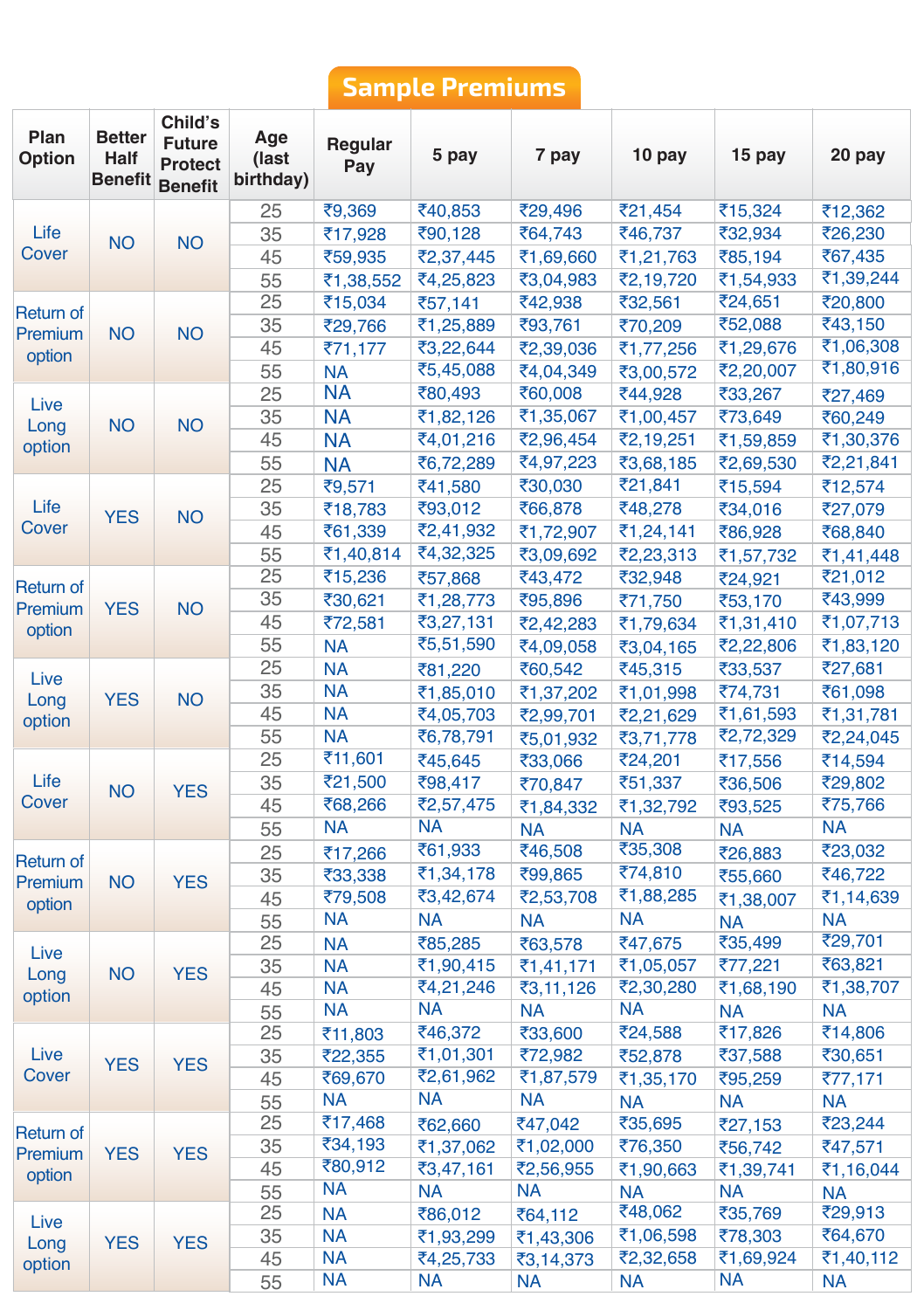- The above examples are of a male, non-smoker with spouse age same as male life, non-smoker (wherever applicable), policy term of 50 years (except for age 55 where the policy term is 45 years), underwriting status as medical opting for a Sum Assured of₹1,00,00,000.
- In case of Child's Future Protect Benefit, the age of the child is 10 years. The Child's Future Protect Benefit Sum Assured is 50% of the Base Sum Assured (i.e. `50 lakhs).
- In case of Live Long option, the Income Pay-out Start Age is 65 years, Income Pay-out % is 0.1% per month
- Premium rates are exclusive of taxes
- Sales channel is Individual Insurance Agent.
- Large Sum Assured discount, if any, will be applicable on Annualised Premium

**Death Benefit**

**Plan Options: Life Cover option, Return of Premium option, Live Long option**

If the Life Insured dies before the Maturity Date while the Policy is In-Force, we will pay Sum Assured on Death

The minimum Sum Assured on Death shall be highest of:

- 10 times of Annualised Premium<sup>#</sup>; OR
- Any absolute amount assured to be paid on death; OR.
- 10 times the Annual Premium\*

# Annualized Premium shall be the premium amount payable in a year chosen by the policyholder, excluding the taxes, rider premiums, underwriting extra premiums and loadings for modal premiums, if any.

\*Annual Premium shall be the premium payable in a year chosen by the policyholder, including loadings for modal premiums and the underwriting extra premiums, if any but excluding the taxes, rider premiums, if any.

Absolute Amount Assured to be paid on Death under each Plan Option is as defined below:

**Life Cover Option:** Base Sum Assured plus Additional Sum Assured, if Child's Future Protect Benefit is opted. The Additional Sum Assured will be applicable only during the Child Coverage Term.

**Return of Premium Option:** Base Sum Assured plus Additional Sum Assured, if Child's Future Protect Benefit is opted. The Additional Sum Assured will be applicable only during the Child Coverage Term.

**Live Long Option:** Base Sum Assured less Total Income Pay-outs already paid plus Additional Sum Assured, if Child's Future Protect Benefit is opted. The Additional Sum Assured will be applicable only during the Child Coverage Term

The Death Benefit during the entire Policy Term will not be less than 105% of Total Premiums Paid\*\* up to date of death.

\*\*Total Premiums Paid means total of all the premiums received, excluding any extra premium, any rider premium and taxes.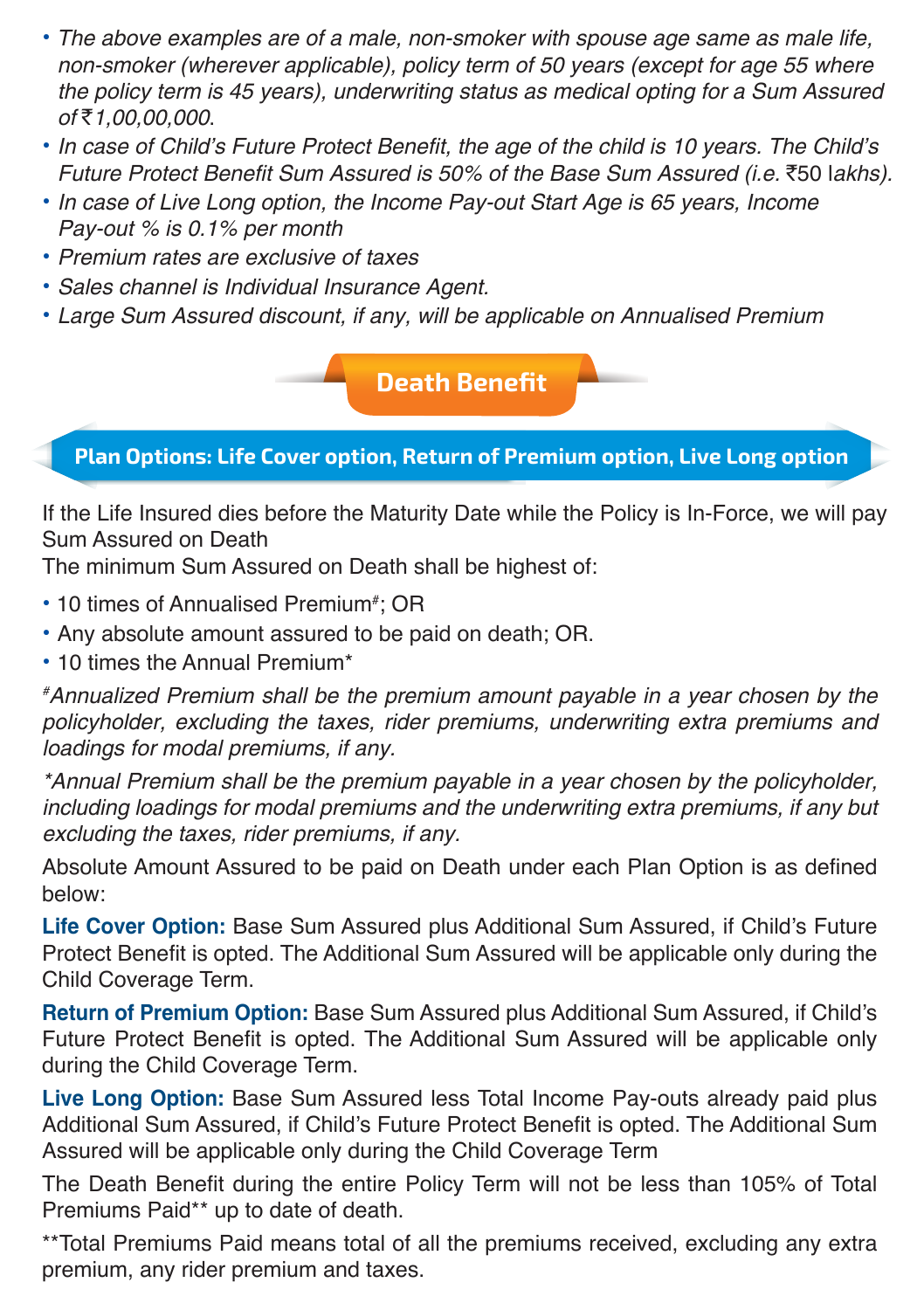The Death Benefit will be payable even in case of death due to any pandemic such as COVID-19.

\$ In-force means the status of the policy during the Policy Term when all the due premiums have been paid/waived off or the policy is not in a state of discontinuance.

### **Death Benefit Payment Mode**

Death Benefit will be payable in Death Benefit Payment mode selected by you and as described below:

- a) **Lumpsum:** Death Benefit will be payable in lumpsum
- b) **Monthly Income:** A specific percentage of Death Benefit will be payable every month for the fixed number of months (36, or 60) starting from next policy monthiversary from the date of death.

The specific percentage of Death Benefit depending on the number of months selected is given below:

| % of remaining Death Benefit<br>after Lumpsum pay-out, if any | No of months for which benefit is paid |       |  |
|---------------------------------------------------------------|----------------------------------------|-------|--|
|                                                               | 36                                     | 60    |  |
|                                                               | 3.020                                  | 1.917 |  |

c) **Lumpsum plus Monthly Income:** You can choose the proportion of Death Benefit to be received as lumpsum and the balance in the form of monthly income after death. The minimum proportion that can be chosen in lumpsum form is 1% and maximum proportion can be 99%. The lumpsum proportion chosen needs to be in multiple of 1% for instance 1%, 2%, 3% and so on but the multiple percentage cannot be in decimals for instance 1.2%, 2.35% etc.

The Monthly Income will apply in the way described above under 'Monthly Income' mode.

Death benefit payment mode once chosen cannot be changed during the term of the policy.

The death benefit payment mode for Additional Benefit, if any, will be same as the death benefit for the plan options.



**Life Cover option:** No Maturity benefit is payable under this plan option

**Return of Premium option:** If you survive till the end of the Policy term, we will pay, Sum Assured on Maturity and the Policy will terminate without any further benefit.

Sum Assured on Maturity will be equal to 100% of Total Premiums Paid\* less total Additional Premiums paid towards Additional Benefits, if any.

\*Total Premiums Paid means total of all the premiums received, excluding any extra premium, any rider premium and taxes.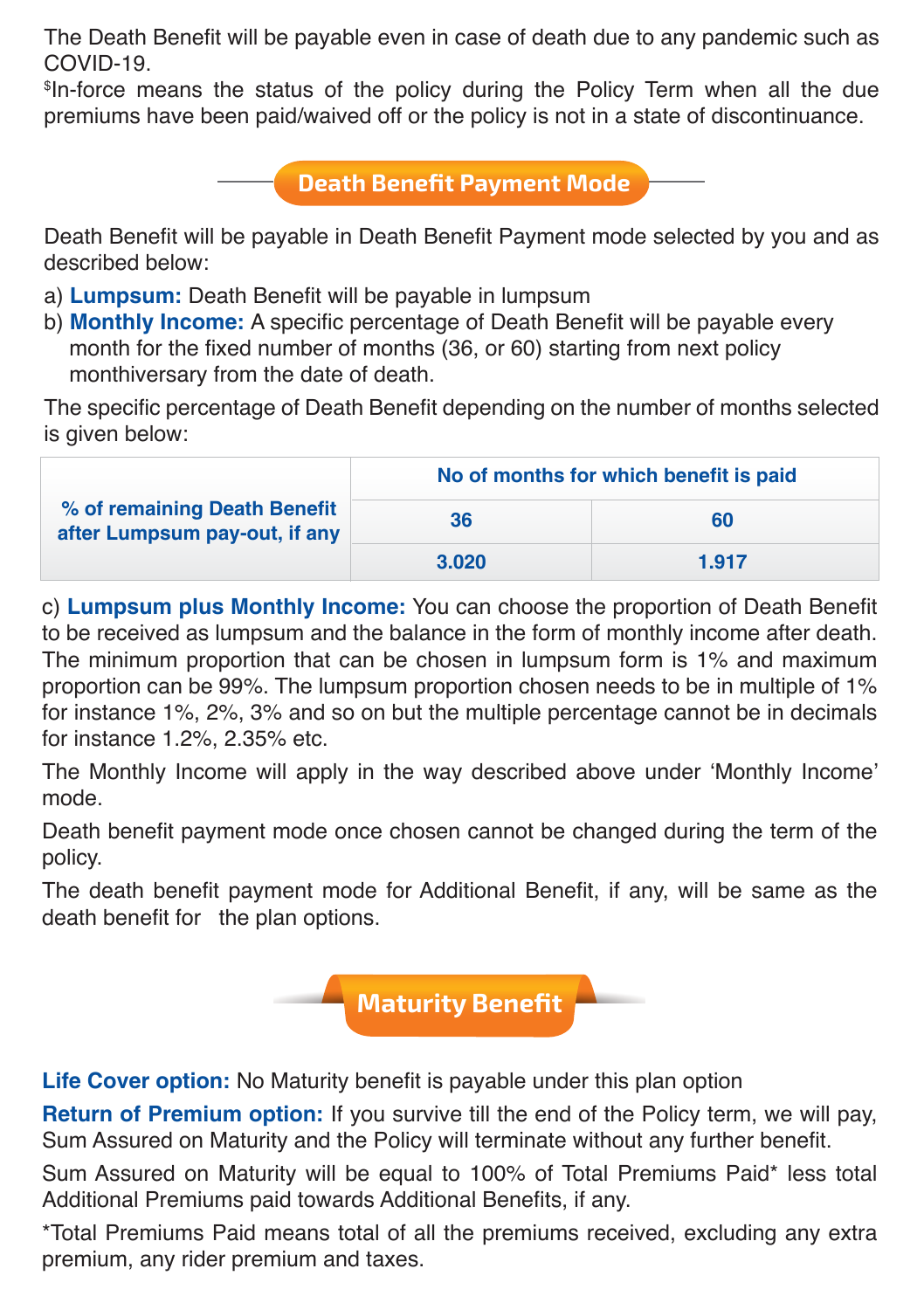**Live Long option:** If you survive till the end of the Policy term, we will pay Sum Assured on Maturity and policy will terminate without any further benefit.

Sum Assured on Maturity will be equal to 100% of Total Premiums Paid\* less total Additional Premiums paid towards Additional Benefits, if any less Total Income Pay-outs paid out till maturity date subject to minimum of zero.

\*Total Premiums Paid means total of all the premiums received, excluding any extra premium, any rider premium and taxes.

#### **Enhance Protection through Riders**

A rider is an add-on provision to the base plan. Riders can help in making your plan more comprehensive by paying a nominal premium. Riders can be added at the inception of the policy or at policy anniversary during the policy term subject to underwriting and terms and conditions of the riders.

Following riders are available with this plan:

- **Edelweiss Tokio Life-Accidental Death Benefit Rider (UIN: 147B002V03):** This rider provides for additional financial security in case any death occurs due to accident. Also, the benefit is payable in lumpsum.
- **Edelweiss Tokio Life-Accidental Total and Permanent Disability Rider (UIN: 147B001V03):** This rider provides you with a lump sum to cater to your immediate expenses in case your income earning capacity is hindered due to an accidental disability (total & permanent).
- **Edelweiss Tokio Life-Hospital Cash Benefit Rider (UIN: 147B006V03):** This rider provides for daily allowance as well as post hospitalization benefits, in case of hospitalization of the life insured.
- **Edelweiss Tokio Life-Critical Illness Rider (UIN: 147B005V03):** This rider provides for a lumpsum amount on diagnosis of one of the listed critical illnesses
- **Edelweiss Tokio Life-Waiver of Premium Rider (UIN: 147B003V04):** This rider waives of future premiums in case you suffer from Critical Illness or Total and Permanent Disability due to accident

Sum assured under a rider cannot exceed the sum assured on death. Total premium for all Riders, other than health or Critical Illness riders, cannot exceed 30% of the premium of the base product. Total premium for all health related or Critical Illness Rider cannot exceed 100% of the premium of the base product.

Any of the riders can be added only if the outstanding premium paying term of the base product is at least 5 years and subject to the age, premium payment term and rider term limits of the respective riders. Rider will not be offered if the term of the rider exceeds outstanding term under the base policy.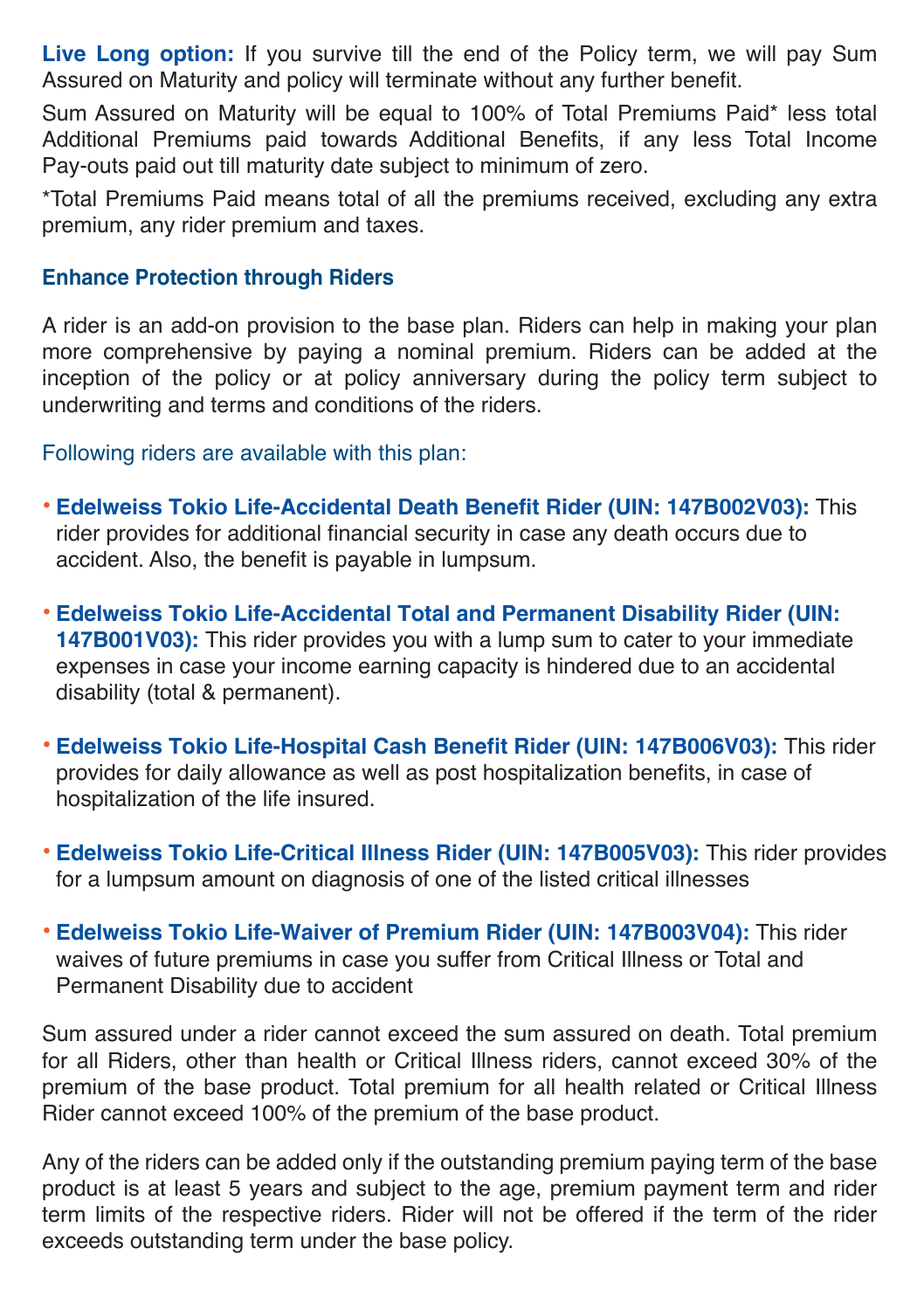## **Other Benefits**

**Tax Benefits:** The tax benefits under this Policy may be available as per the prevailing Income Tax laws in India and any amendment(s) made thereto from time to time Policy Loan: Loans are not allowed under the policy.

**Non-forfeiture Benefits** 

#### **Premium Discontinuance**

**For Life Cover option:** If all the premiums have not been paid in full or on premium discontinuance, the coverage will be lapsed and no surrender value or paid-up value will be payable.

If all the premiums have been paid in full for the entire premium paying term for Limited Pay premium payment option, there is Early Exit Benefit available. There is no Early Exit Benefit available for Regular Pay premium payment option.

**For Return of Premium option and Live Long option:** If all the premiums have not been paid in full for at least first two policy years, then on premium discontinuance, the coverage will be lapsed and no Surrender Value or Paid-up value will be payable.

If all the premiums have been paid in full for at least first two policy years, then on premium discontinuance the Policy will acquire Surrender Value and Paid-up value.

#### **Surrender Value:**

#### **For Life Cover option:** Not applicable

**For Return of Premium option and Live Long option:** The surrender value payable is higher of the Guaranteed Surrender Value (GSV) and Special Surrender Value (SSV).

#### **(a) Guaranteed Surrender Value (GSV):**

The Guaranteed Surrender Value is equal to GSV Factor x (Total Premiums Paid less total Additional Premiums paid towards Additional Benefits, if any) less Total Income Pay-outs# already paid out till the date of surrender, if any.

# Applicable only in case of Live Long Option. The GSV is floored to zero.

#### **(b) Special Surrender Value (SSV):**

Special Surrender Value will be equal to

SSV Factor 1 x Higher of (0, Total Premiums Paid less total Additional Premiums paid towards Additional Benefits, if any less Total Income Pay-outs# payable till maturity date, if any)

#### Plus

SSV Factor 2 x SSV Factor 3 x Paid-up factor x Income Pay-out<sup>#</sup> Instalment Amount Where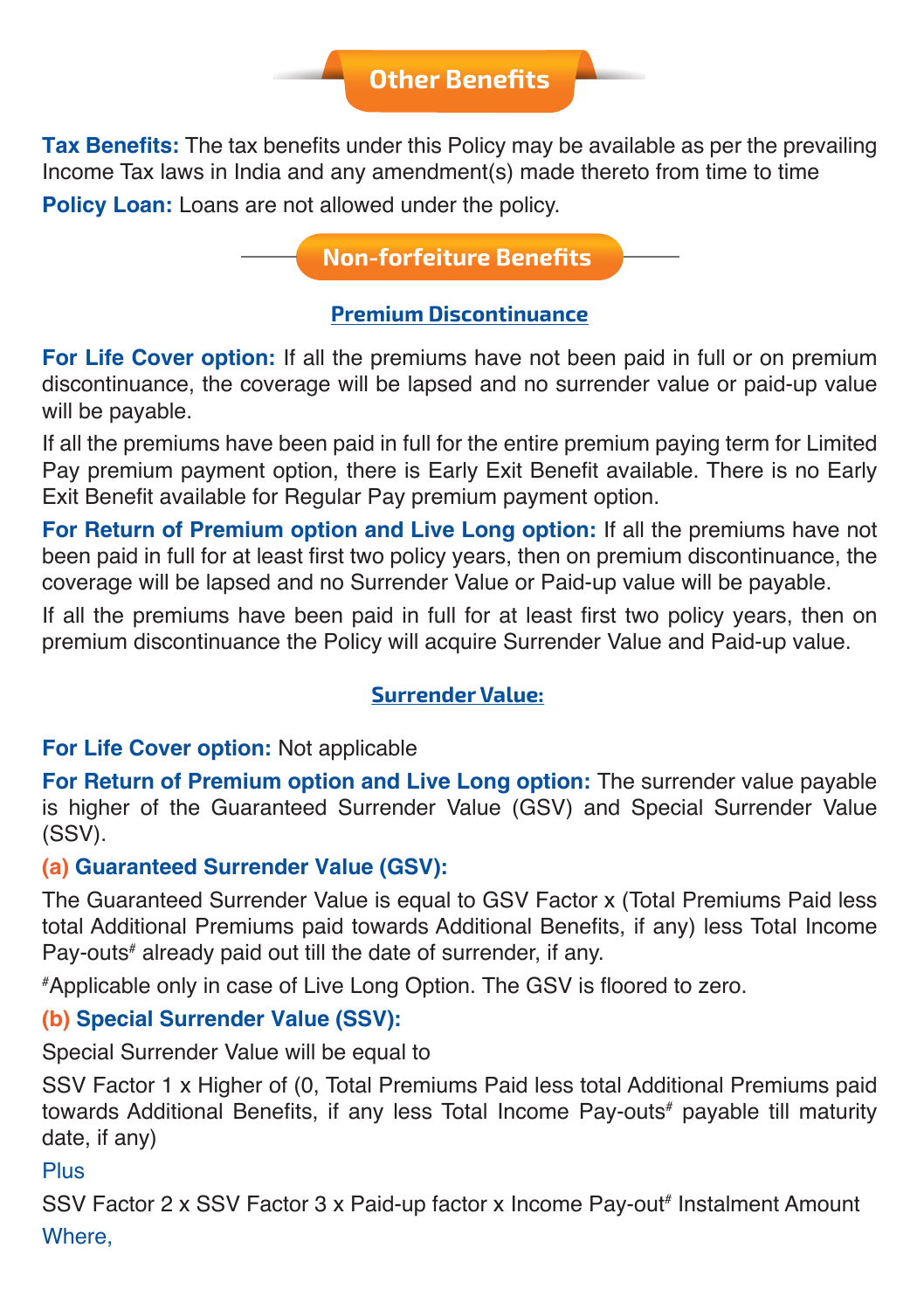Paid-up factor  $=$  ([Total Income Pay-outs Payable x {Total number of months for which Premiums are paid / Total number of months for which Premiums are payable}] – Total Income Pay-outs already paid out) / Total remaining Income Pay-outs payable

# Applicable only in case of Live Long Option.

The SSV factors mentioned above are reviewable with prior approval from IRDAI.

After death of the Life Insured, the Surrender Value will not be applicable.



**For Life Cover option:** Policy will provide Early Exit Benefit, if all the premiums have been paid in full for the entire premium paying term for Limited Pay. No Early Exit Value will be payable in case of Regular Pay.

Early Exit value is equal to:

Higher of (0, 70% x [Premiums paid for Life Cover less {Premiums payable for Life Cover x Number of completed months of policy / Total Policy Term in months}])

#### Plus

Higher of (0, 70% x [Premiums paid toward Better Half Benefit (if opted) less { Premiums payable towards Better Half Benefit (if opted) x Number of completed months of coverage term of Better Half Benefit / Total coverage term of Better Half Benefit in months}])

#### Plus

Higher of (0, 70% x [Premiums paid towards Child's Future Protect Benefit (if Opted) less {Premiums payable towards Child's Future Protect Benefit (if Opted) x Number of completed months of Child Coverage Term / Total Child Coverage Term in months }])

Premiums paid/payable is total of all the premiums or additional premiums, as applicable, paid/payable during the entire premium paying term by the policyholder towards respective cover or Additional Benefits (i.e. Life Cover Option, Better Half Benefit (if opted) and Child's Future Protect Benefit (if Opted), excluding any extra premium, any rider premium and taxes.

In case the option to change in premium paying term is availed, the Total Premiums Paid/Payable will include only premiums paid from the date of converting to Limited Pay and Policy Term will be the outstanding policy term on the date of converting to Limited Pay.

In case of your unfortunate death, the Early Exit Benefit will not be applicable.

If the Early Exit Benefit is opted, the policy together with any Additional Benefits, if opted, shall terminate and the applicable Early Exit value as specified above shall become payable.

**For Return of Premium option and Live Long option:** Not applicable for base benefit. However, the Early Exit Benefit will be applicable towards Additional Benefit/s, if opted. The Early Exit value towards Additional Benefits, if any, will be payable on surrender of the policy, if all the premiums have been paid in full for the entire premium paying term for Limited Pay. No Early Exit value towards Additional Benefits, if any, will be payable in case of Regular Pay.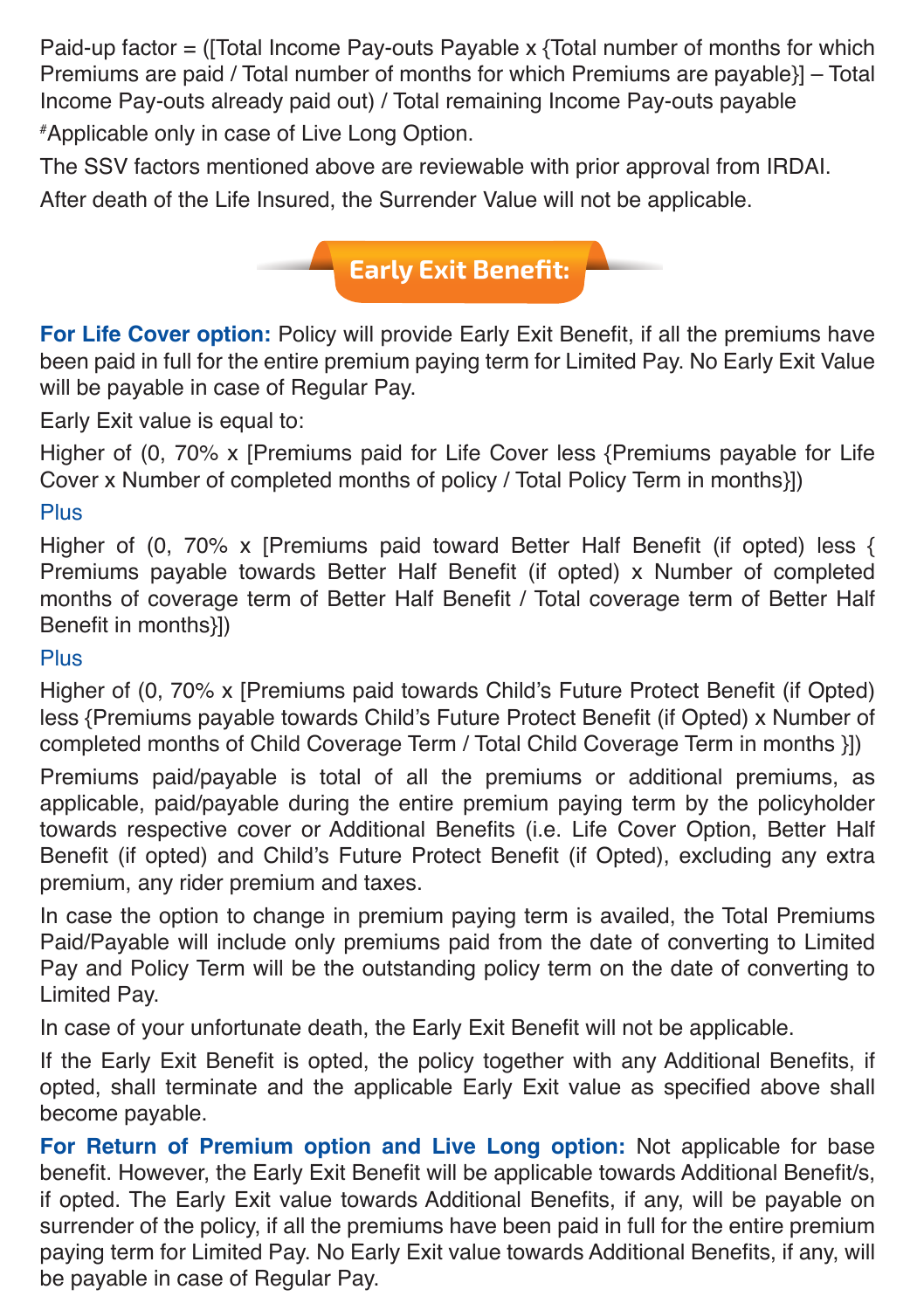Early Exit value during premium paying term is equal to: Nil

Early Exit value after premium paving term is equal to:

Higher of (0, 70% x [Premiums paid toward Better Half Benefit (if opted) less { Premiums payable towards Better Half Benefit (if opted) x Number of completed months of coverage term of Better Half Benefit / Total coverage term of Better Half Benefit in months}])

#### Plus

Higher of (0, 70% x [Premiums paid towards Child's Future Protect Benefit (if Opted) less {Premiums payable towards Child's Future Protect Benefit (if Opted) x Number of completed months of Child Coverage Term / Total Child Coverage Term in months }])

Premiums paid/payable is total of all the additional premiums paid/payable during the entire premium paying term by the policyholder towards respective Additional Benefit (i.e. Better Half Benefit (if opted) or Child's Future Protect Benefit (if opted)), excluding any extra premium, any rider premium and taxes.

After the death of the Life Assured, the Early Exit Benefit will not be applicable.

Early Exit Benefit only towards Additional Benefits, if any, cannot be opted. However, in case of surrender of the policy, all benefits including any Additional Benefits, if opted, shall terminate and the applicable Early Exit value as specified above shall become payable along with the Surrender Value.



#### **For Life Cover:** Not Applicable

**For Return of Premium option and Live Long option:** If all premiums for at least first two policy years have not been paid in full, then paid-up value is nil. If all the premiums have been paid for at least first two policy years then on premium discontinuance the policy will continue as a 'Reduced Paid-up' policy.

There is no paid-up value applicable for Additional Benefits (if Opted).

The 'Reduced Paid-up' value available under Return of Premium and Old Age Benefit are as per the table below:

| <b>Events</b>                | <b>Plan Option</b>                                            | <b>How and when</b><br><b>Benefits are payable</b>                                                                                                                       | Size of such benefits/<br>policy monies                                                                                                                                                            |
|------------------------------|---------------------------------------------------------------|--------------------------------------------------------------------------------------------------------------------------------------------------------------------------|----------------------------------------------------------------------------------------------------------------------------------------------------------------------------------------------------|
| Death of the<br>Life Insured | Return of<br><b>Premium Option</b><br>and Live Long<br>Option | In case of death of the<br>Life Insured during the<br>policy term, Reduced<br>Paid-up Death Benefit<br>is payable as per the<br>Death Benefit<br>payment mode<br>chosen. | Reduced Paid-up Death<br>Benefit is equal to Sum<br>Assured on Death x<br>(Total number of months<br>for which Premiums are<br>paid / Total number of<br>months for which<br>Premiums are payable) |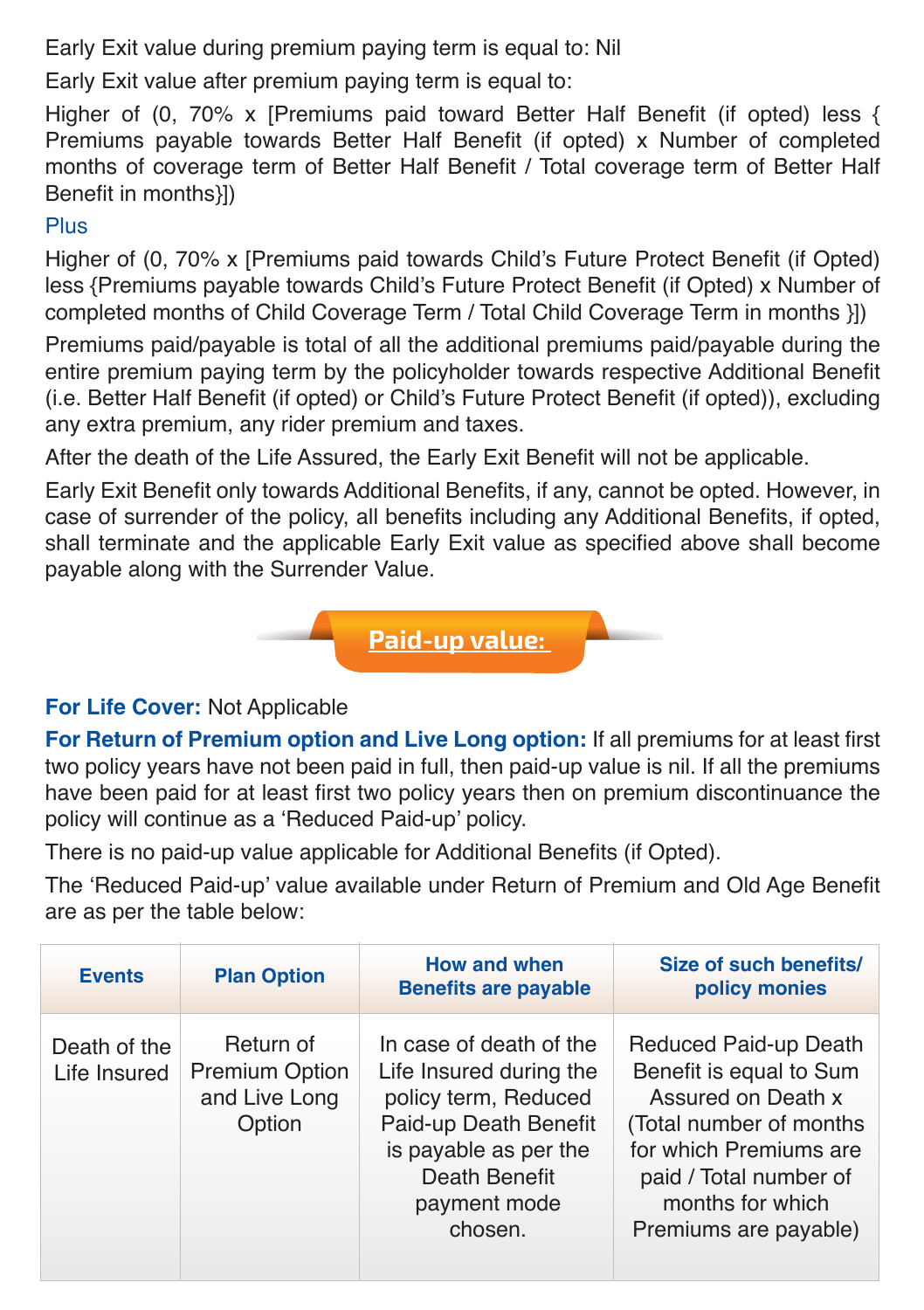| Survival<br><b>Benefit</b> | Return of<br><b>Premium Option</b>                            | NA                                                                                                                                                                                                                                                                                                                                                                                                                                                                                                                                                                                                                                                                                                                                                                                                                                                     | <b>NA</b>                                                                                                                                                                                                                       |
|----------------------------|---------------------------------------------------------------|--------------------------------------------------------------------------------------------------------------------------------------------------------------------------------------------------------------------------------------------------------------------------------------------------------------------------------------------------------------------------------------------------------------------------------------------------------------------------------------------------------------------------------------------------------------------------------------------------------------------------------------------------------------------------------------------------------------------------------------------------------------------------------------------------------------------------------------------------------|---------------------------------------------------------------------------------------------------------------------------------------------------------------------------------------------------------------------------------|
|                            | Live Long Option                                              | On survival of the Life<br>Insured during the policy<br>term, the Reduced Paid-up<br>Income Pay-out will<br>commence from the policy<br>year following the policy<br>anniversary when the Life<br>Insured has attained the<br>Pay-out Commencement<br>Age, if not commenced at<br>the time of policy becoming<br>reduced paid-up. If the<br>Income Pay-out has already<br>commenced, on policy<br>becoming reduced paid-up,<br>the Reduced Paid-up Income<br>Pay-out will be paid for the<br>remaining Policy Term. The<br>Reduced Paid-up Income<br>Pay-outs will be payable in<br>arrears and the frequency of<br>the pay-outs will be as per<br>the Income Pay-out mode<br>chosen. The Reduced<br>Paid-up Income Pay-outs will<br>be continued till the date of<br>death of the Life Insured or<br>till the Maturity Date,<br>whichever is earlier. | Reduced Paid-up<br>Income Pay-out<br>amount is equal to<br>Income Pay-out<br>amount x Paid-up<br>factor                                                                                                                         |
| Maturity                   | Return of<br><b>Premium Option</b><br>and Live Long<br>Option | On survival of the Life<br>Insured till the Maturity<br>Date, Reduced Paid-up<br>Sum Assured on Maturity<br>is payable at Maturity and<br>the policy will terminate<br>without any further benefit.                                                                                                                                                                                                                                                                                                                                                                                                                                                                                                                                                                                                                                                    | 100% Total<br><b>Premiums Paid less</b><br>total Additional<br>Premiums paid<br>towards Additional<br>Benefits, if any less<br><b>Total Income</b><br>Pay-outs paid out till<br>maturity date<br>subject to minimum<br>of zero. |

Where,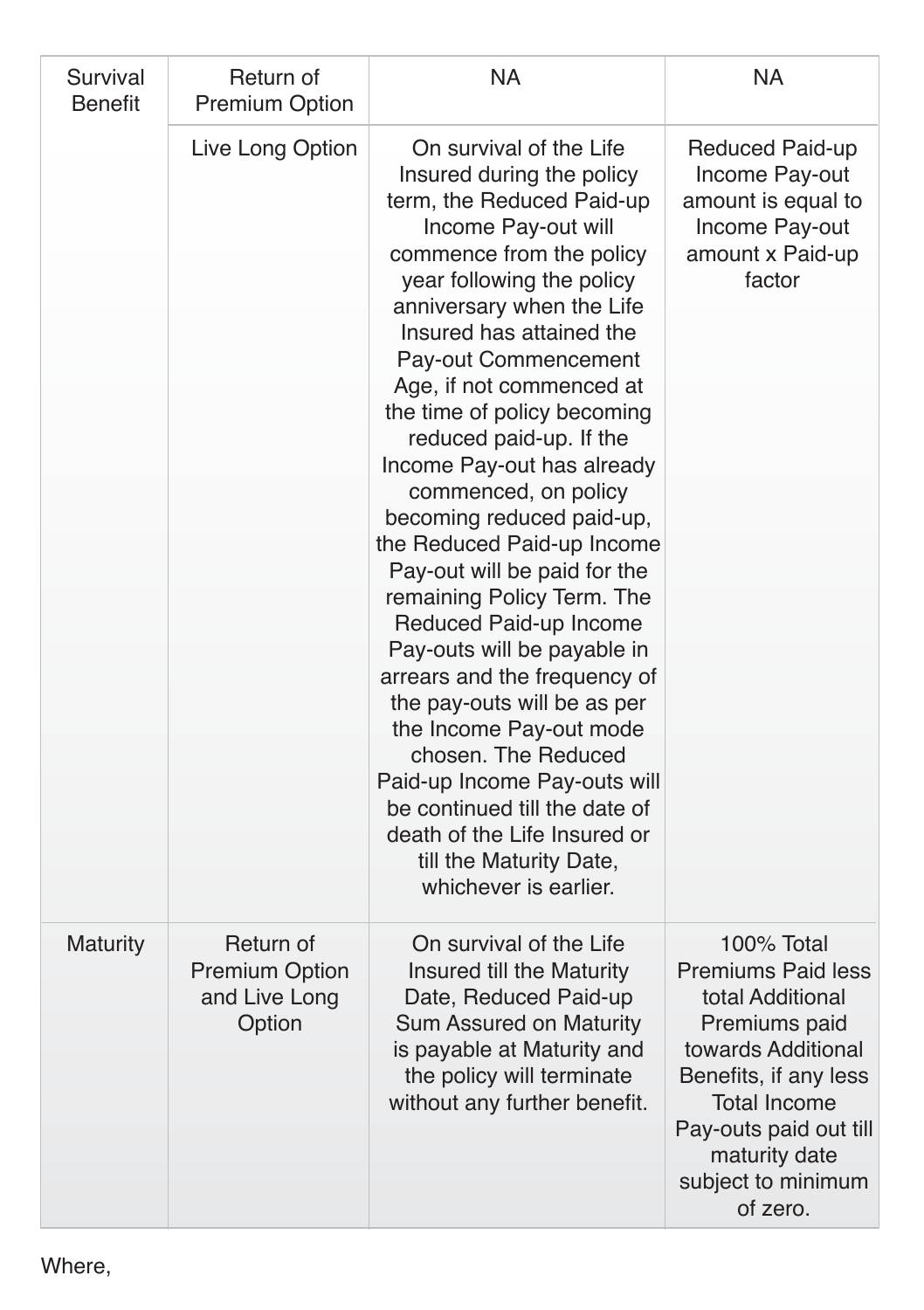Paid-up factor = ([Total Income Pay-outs Payable x {Total number of months for which Premiums are paid / Total number of months for which Premiums are payable}] – Total Income Pay-outs already paid out) / Total remaining Income Pay-outs payable. The Paid-up factor will be calculated at the time of policy becoming reduced paid-up and the same will remain constant for the remaining Policy Term

#### **Other Options available**

**Free Look Period:** The Company shall inform clearly by the letter forwarding the policy to the policyholder that the policyholder has a free look period of 15 days from the date of receipt of the policy document and period of 30 days in case of electronic policies and policies obtained through distance mode (where distance mode means sale of insurance products through any means of communication other than in person), to review the terms and conditions of the policy and where the policyholder disagrees to any of those terms or conditions, the policyholder has the option to return the policy to the Company for cancellation, stating the reasons for objection, then policyholder shall be entitled to a refund of the premium paid subject only to a deduction of a proportionate risk premium for the period of cover and the expenses incurred by the insurer on medical examination and stamp duty charges.

**Option to change Premium Paying Term:** Under this option, you can choose to convert the outstanding Regular Premiums into any Limited Pay Premium Payment Term options available under the product without any charge/ fee.

Policyholder can choose this option at any subsequent policy anniversary by submitting a written request to the Company 60 days prior to such Policy anniversary. This option will be available only with Life Cover option and will be subject to Board Approved Underwriting Policy of the Company.

If the you opt for change in premium paying term under the policy, then the premium will be recalculated for the outstanding policy term. The recalculated premium will be based on the premium payment term opted, age attained (age last birthday) at the date of change in premium paying term, the outstanding policy term and on the selections made at policy inception by you.

If you have exercised the option to change premium paying term, then Total Premiums Paid will include only the Premiums paid from the date of changing to Limited Pay and the policy term will be the outstanding policy term.

Outstanding policy term will be equal to original policy term as chosen at inception minus (Age attained at the date of change in premium paying term minus Age at entry at inception)

**Statutory Information**

#### **Suicide Claim**

In case of death due to suicide within 12 months from the date of commencement of risk or from the date of revival of the policy, as applicable, the nominee or beneficiary of the policyholder shall be entitled to receive at least 80% of the Total Premiums Paid till the date of death or Surrender Value or Early Exit value available as on the date of death whichever is higher, provided the policy is in-force.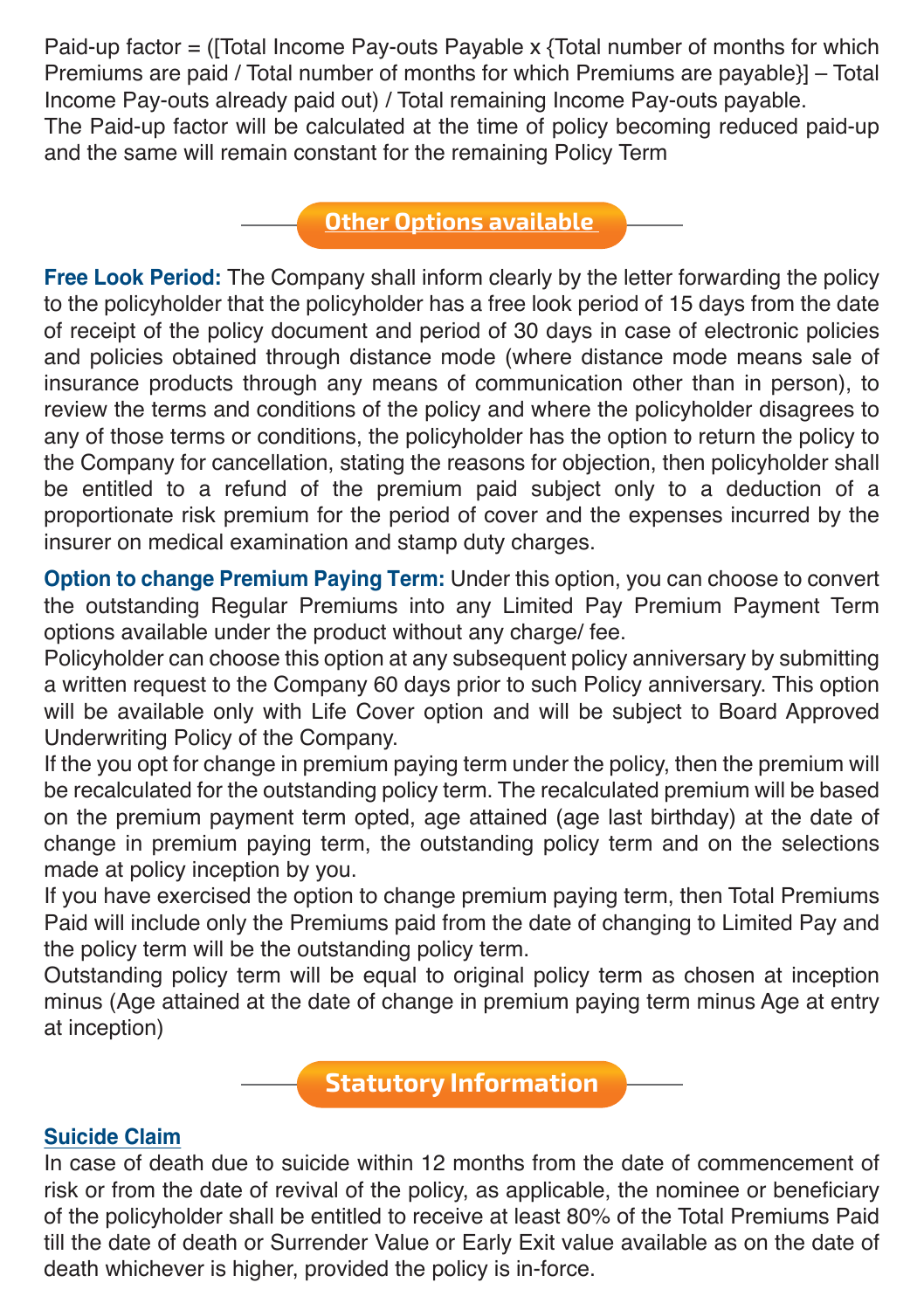If Better Half Benefit opted, post death of the Life Insured, in case of death of spouse due to suicide within 12 months from the date of commencement of risk under the policy or from the date of revival of the policy, as applicable, the nominee or beneficiary shall be entitled to at least 80% of the total of 'Better Half Benefit' premiums paid till the date of death, provided the policy is in-force.

#### **Grace Period**

If we do not receive the premium in full by the premium paying due date, then:

- i. We will allow a Grace Period of 15 days, where the policyholder pays the premium on a monthly basis, and 30 days in all other cases, during which you must pay the premium due in full. The Policy will be In-force during the Grace Period.
- ii. If any Premium remains unpaid at the end of the Grace Period, the Policy shall lapse or become Reduced Paid-up as the case maybe. The policy benefit thereafter would have no further value except as provided under the Non-forfeiture **Benefits**
- iii. In case of death during the grace period, the Death Benefit will be payable (after deducting the premium due for the policy year in which death occurs).

#### **Nomination**

Nomination is allowed in accordance with the provisions of Section 39 of the Insurance Act, 1938 as amended from time to time

#### **Assignment**

Assignment is allowed in accordance with the provisions of Section 38 of the Insurance Act, 1938 as amended from time to time

#### **Revival**

If due premiums are not paid within the grace period, the policy shall lapse. Any such policy may be revived within five years from the due date of the first unpaid premium by giving us a written notice to revive the policy and payment of all overdue premiums with interest, as may be declared by the company from time to time, for every completed month from the date of first unpaid premium. The revival interest rate will be based on G-sec rate with 1 - 2 year maturity. Source to determine the G-Sec yield is www.ccilindia.com.The per month interest rate shall be  $(x + 3\%)/12$  rounded upto nearest 0.25%, where x is G-Sec rate with 1 to 2 year maturity. The interest rate to be charged as on Mar 2020 is 0.75% per month on unpaid premiums for every completed month from the date of the first unpaid premium. The interest rate methodology is reviewable with prior approval from IRDAI. The Company will review the interest rate at least once a year.

The revival will be effected subject to the receipt of the proof of continued insurability of the Life Insured and the acceptance of the risk by the underwriter. The effective date of revival is when these requirements are met and approved by us. All the benefits of the policy will be reinstated on the policy revival. If the coverage term for Additional Benefit(s) ceases before the revival of the policy, the benefits of only base Plan Option will be reinstated on the policy revival. In such cases, the Policyholder needs to pay the unpaid premium toward base Plan Option only along with the applicable interest.

Revival would be as per the Board approved underwriting guidelines of the Company.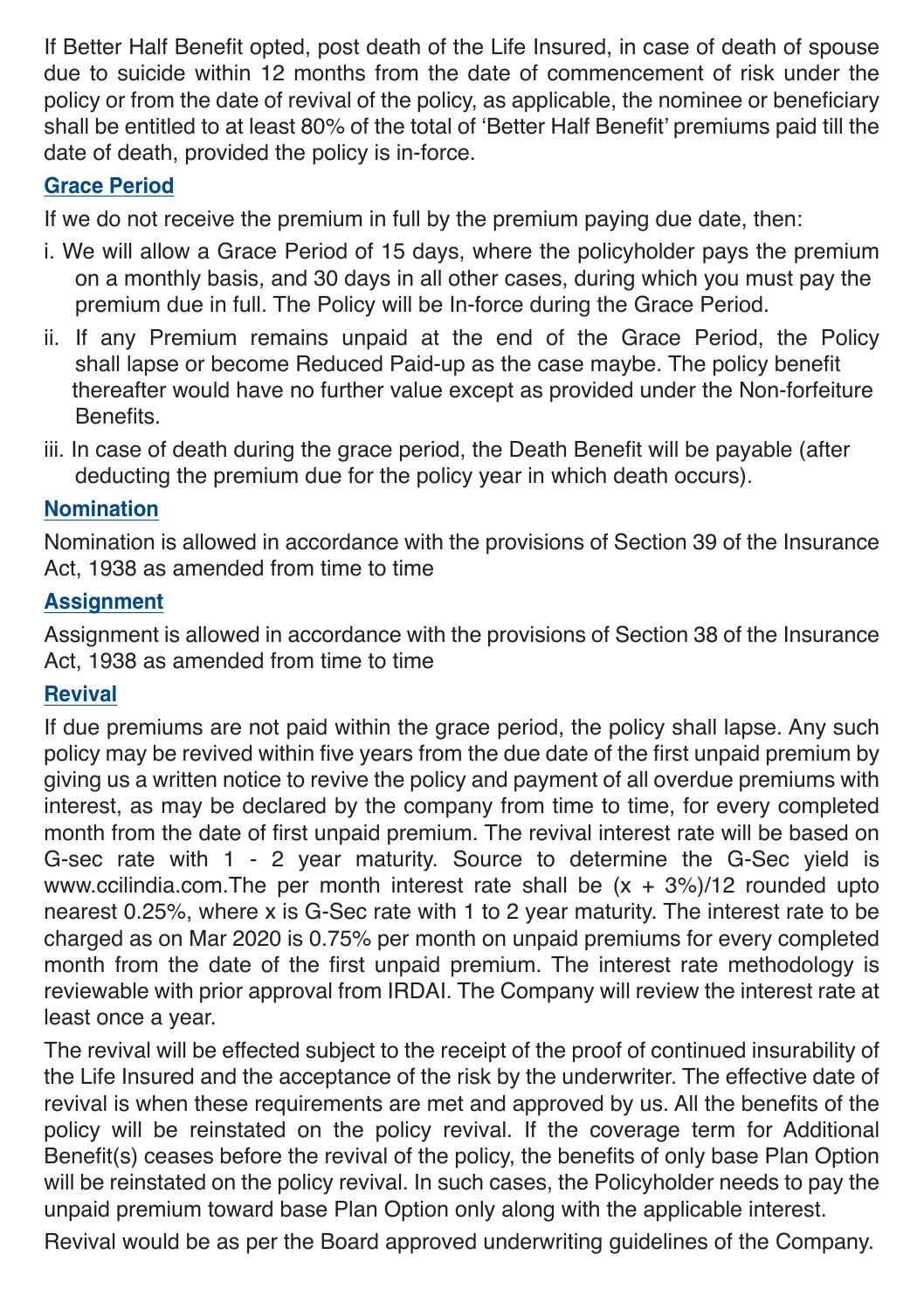**Prohibition of Rebate:** (Section 41 of the Insurance Act, 1938, as amended from time to time) No person shall allow or offer to allow, either directly or indirectly, as an inducement to any person to take out or renew or continue an Insurance in respect of any kind of risk relating to lives in India, any rebate of the whole or part of the commission payable or any rebate of the premium shown on the Policy nor shall any person taking out or renewing or continuing a Policy accept any rebate except one such rebate as may be allowed in accordance with the published prospectus or tables of the Insurer. Any person making default in complying with the provisions of this section shall be liable for a penalty which may extend to ten lakh rupees.

**Non-Disclosure Clause:** (Section 45 of the Insurance Act, 1938, as amended from time to time)

SECTION 45 OF THE INSURANCE ACT, 1938 STATES: No policy of life insurance shall be called in question on any ground whatsoever after the expiry of three years from the date of policy, i.e. from the date of issuance of the policy or the date of commencement of risk or the date of revival of the policy or the date of the rider to the policy, whichever is later. A policy of life insurance may be called in question at any time within three years from the date of issuance of the policy or the date of commencement of risk or the date of revival of the policy or the date of the rider to the policy, whichever is later, on the ground of fraud: Provided that the insurer shall have to communicate in writing to the insured or the legal representatives or nominees or assignees of the insured the grounds and materials on which such decision is based. Nothing in this section shall prevent the insurer from calling for proof of age at any time if he is entitled to do so, and no policy shall be deemed to be called in question merely because the terms of the policy adjusted on subsequent proof that the age of the life insured was incorrectly stated in the proposal. For further details, please refer to the Insurance Act, as amended from time to time

**Edelweiss Tokio Life Insurance Company Limited** is a joint venture between Edelweiss Financial Services Limited, and Tokio Marine Holdings Inc, a multinational insurance holding company headquartered in Tokyo, Japan. This lineage brings together an understanding of customer needs and international expertise. Edelweiss Tokio Life Insurance Company Limited launched its Pan India operations in July 2011 offering proprietary need-based solutions to help customers meet their life stage financial goals. The company is known for consistently seeking customer inputs on their changing needs and creating products that meet their lifestyle and financial aspirations. The Company is headquartered in Mumbai serving over 1.2 lakh customers through 4,000+ employees and 43,000+ Personal Finance Advisors across 121 branches in 91 cities

**Our Vision**

We will take the responsibility of protecting people's dreams and aspirations. We will pro-actively find out what people's dreams and aspirations are and what could potentially hinder their dreams and aspirations. We will then bring our expertise and resources to help them fulfil their dreams and mitigate the hindrances